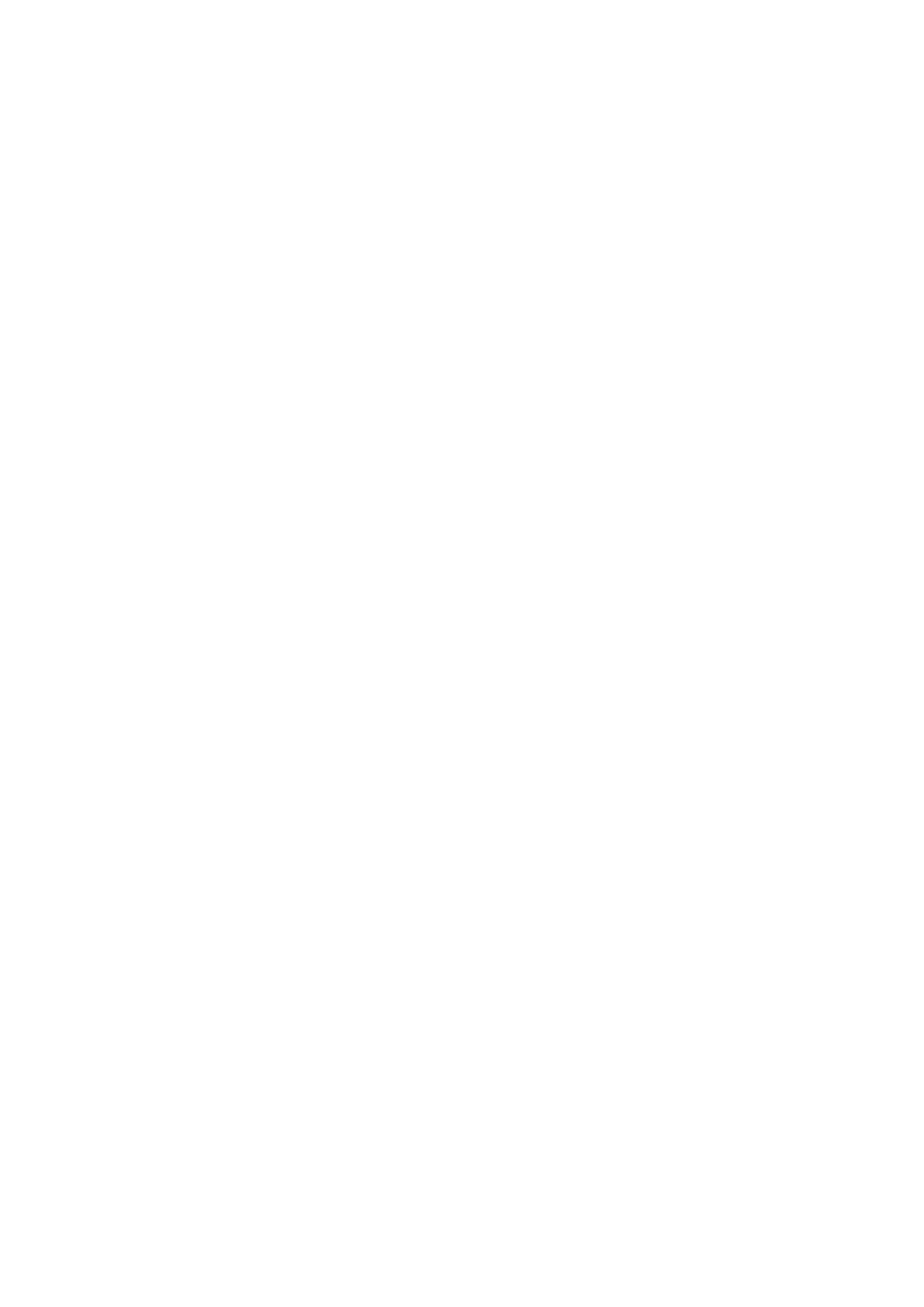

### **Cefas Document Control**

# **Title: ENV.D.2/FRA/2012/0025: Impacts of noise and use of propagation models to predict the recipient side of noise**

### **Final Report**

| <b>Submitted to:</b>       | Lydia Martin-Roumegas                                     |
|----------------------------|-----------------------------------------------------------|
| Date submitted:            | 29/05/2015                                                |
| <b>Project Manager:</b>    | Kelly Baker                                               |
| <b>Report compiled by:</b> | J. Fabrizio Borsani, Rebecca Faulkner, Nathan D. Merchant |
| <b>Quality control by:</b> | Kelly Baker                                               |
| Approved by & date:        | John Bacon                                                |
| <b>Version:</b>            | 1.4                                                       |

| <b>Version Control History</b> |            |                                       |                |  |
|--------------------------------|------------|---------------------------------------|----------------|--|
| <b>Author</b>                  | Date       | <b>Comment</b>                        | <b>Version</b> |  |
| J.F. Borsani                   | 15/09/2014 | Initial draft                         | $\mathbf{1}$   |  |
| M. Tasker                      | 21/09/2014 | Review                                |                |  |
| J.F. Borsani & R.<br>Faulkner  | 24/09/2014 | <b>M.Tasker comments</b><br>addressed | 1.1            |  |
| J.F. Borsani & R.<br>Faulkner  | 27/10/2014 | <b>Revised version</b>                | 1.2            |  |
| K. Baker                       | 12/3/2015  | Formatting edits                      | 1.3            |  |
| N.D. Merchant                  | 28/5/2015  | <b>Final version</b>                  | 1.4            |  |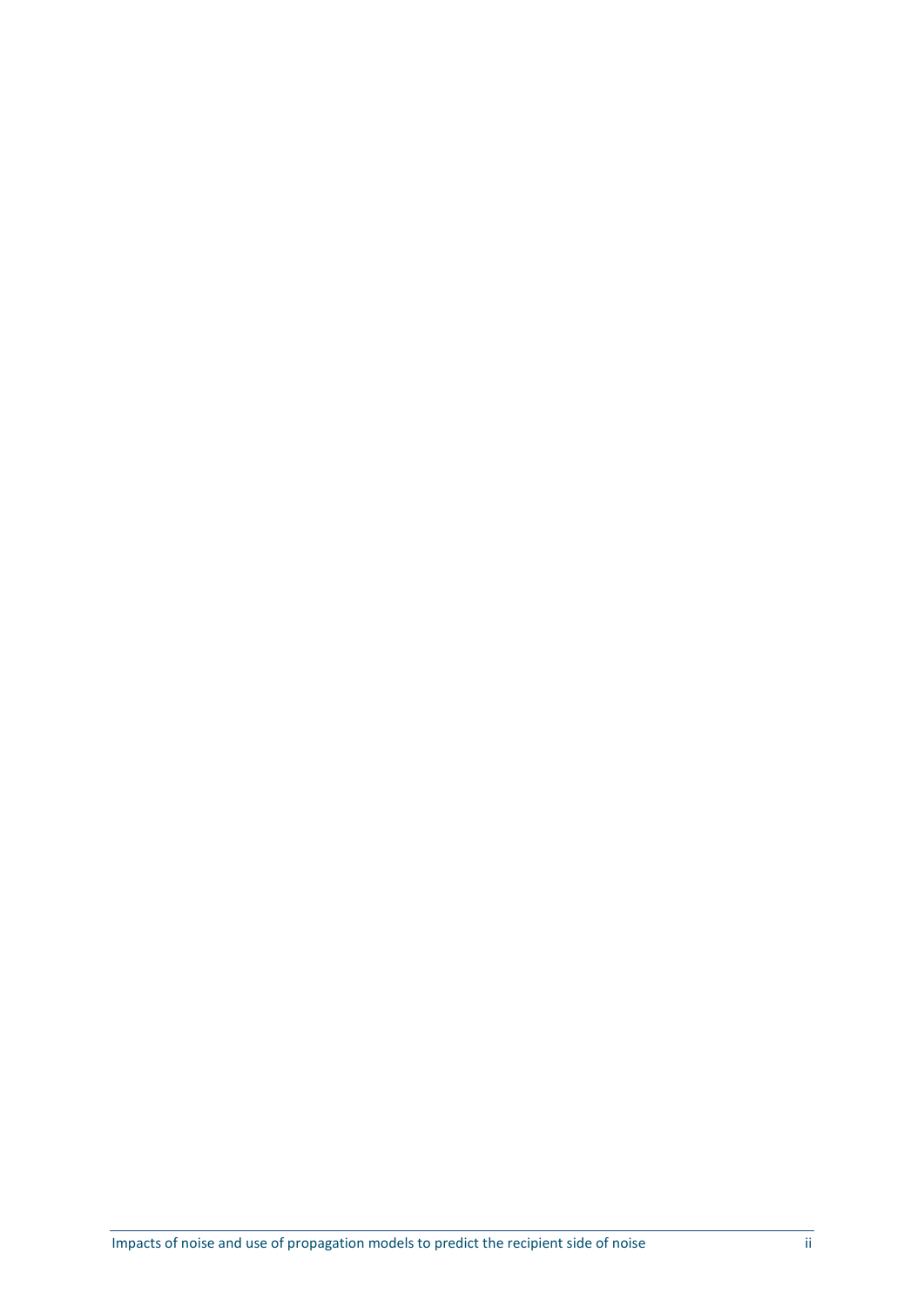# **ENV.D.2/FRA/2012/0025: Impacts of noise and use of propagation models to predict the recipient side of noise**

### **Final Report**

#### **Authors: J.F. Borsani, R. Faulkner, N.D. Merchant**

**Issue date: May 2015**

This report can be cited as:

Cefas (2015). Impacts of noise and use of propagation models to predict the recipient side of noise. Report prepared under contract ENV.D.2/FRA/2012/0025 for the European Commission. Centre for Environment, Fisheries & Aquaculture Science, UK.



**Head office**

Centre for Environment, Fisheries & Aquaculture Science Pakefield Road, Lowestoft, Suffolk NR33 0HT, UK Tel +44 (0) 1502 56 2244 Fax +44 (0) 1502 51 3865 www.cefas.defra.gov.uk

Cefas is an executive agency of Defra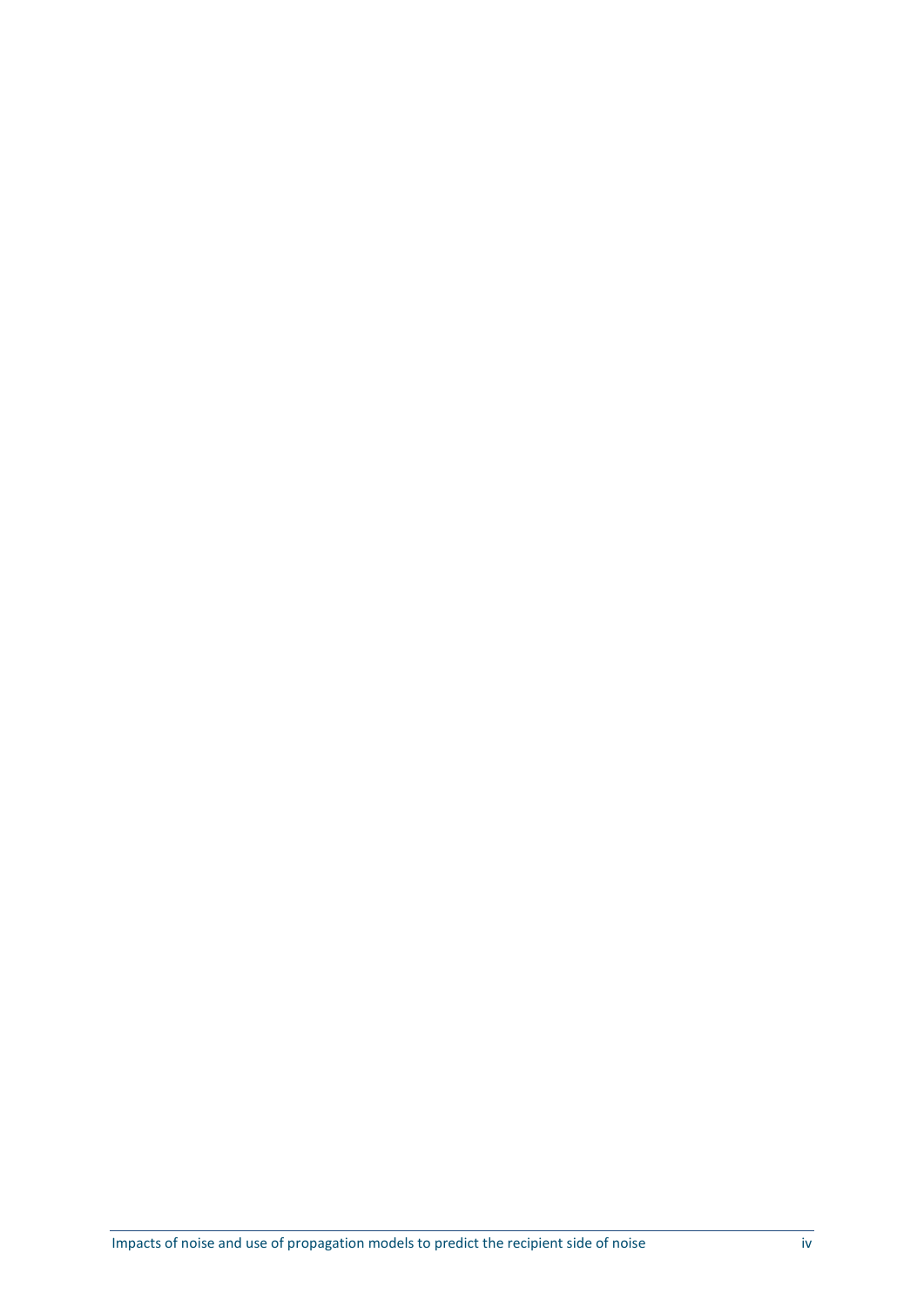## **Table of contents**

| $2^{\circ}$    |  |
|----------------|--|
| 3 <sup>1</sup> |  |
|                |  |
| 5              |  |
| 6              |  |
| $\overline{7}$ |  |
| 8              |  |
|                |  |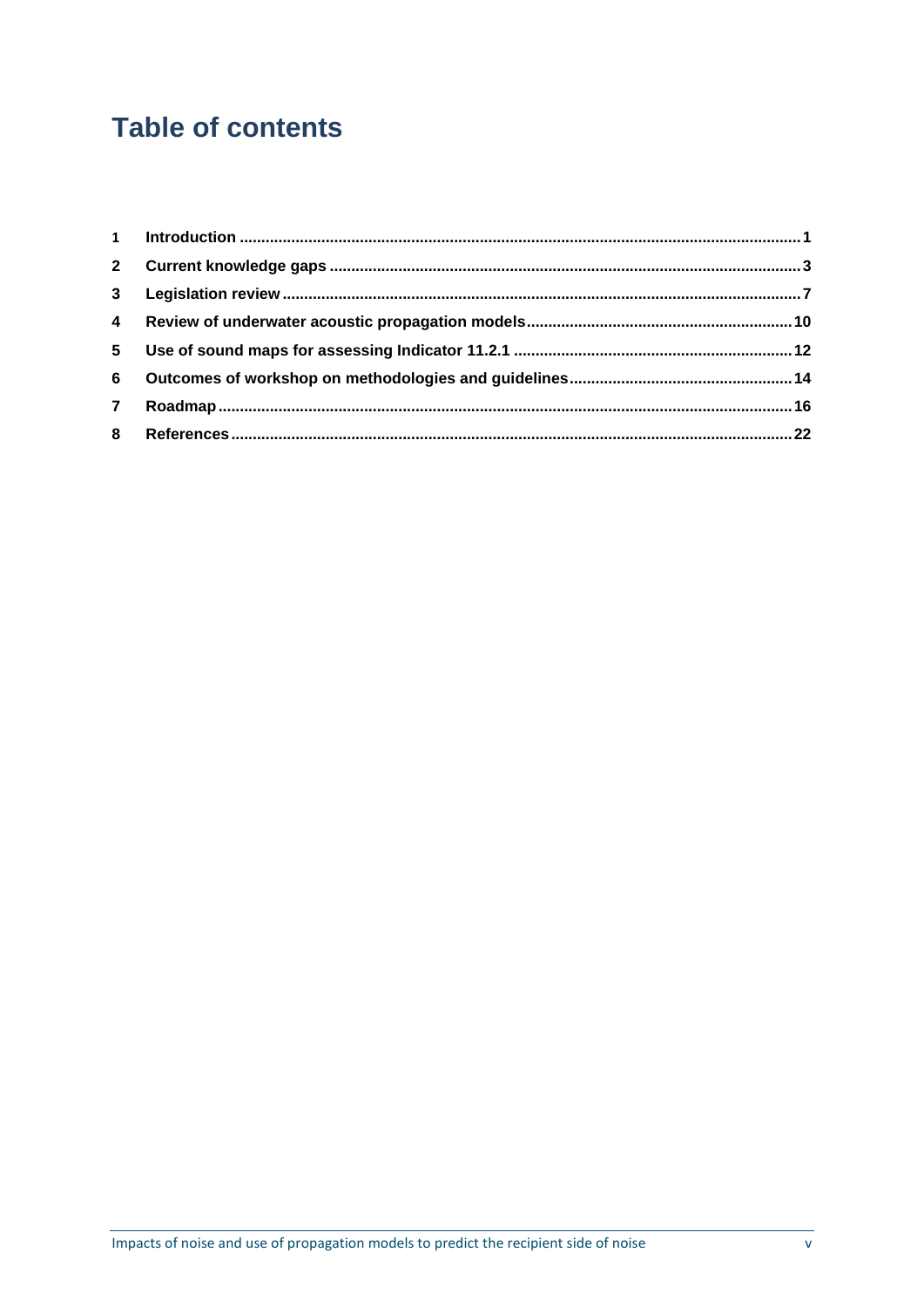#### **1 Introduction**

Underwater noise pollution can have a range of adverse effects on marine biota. To address the risk of negative ecological consequences, regulators and legislatures are beginning to take management actions which will lead to evidence-based assessment of whether current levels of noise pollution are harmful to the ecosystem as a whole. In 2010, the European Commission (EC) published two Indicators for underwater noise (EC Decision 2010/477/EU) under Descriptor 11 of the Marine Strategy Framework Directive (MSFD), which states that to attain Good Environmental Status (GES), underwater noise should be "at levels that do not adversely affect the marine environment" (MSFD 2008/56/EC). These two Indicators are:

- **Indicator 11.1.1** for low- and mid-frequency impulsive sounds. These noise sources, such as pile driving, seismic surveys, and explosions, have been associated with injury, displacement, and behavioural disturbance of marine fauna.
- **Indicator 11.2.1** for continuous low frequency sound (ambient noise). Rising levels of ambient noise, particularly from shipping, have been linked to masking of bioacoustic signals, chronic stress, and developmental and behavioural effects.

It was considered that defining quantitative criteria for GES was difficult based on the current knowledge of noise impacts on marine biota, and so initial Indicators were chosen to reflect the environmental *pressures*, rather than the absolute *status* with respect to noise. This difficulty is particularly the case for Indicator 11.2.1, where there are currently insufficient data to assess whether absolute levels of background noise may have negative consequences for individual species. Nevertheless, if long-term trends in noise levels are known then it may be possible to draw some conclusions about changes in environmental pressures. For example, it was considered that a downward trend in this Indicator was more likely to lead to GES than an upward trend. The EU Technical Group on Underwater Noise (TG Noise) has suggested that trends alone are not sufficient to describe GES, since trends do not indicate whether absolute levels of noise are harmful. However, in the absence of an evidence-based threshold and as a precautionary approach, a downward trend could be adopted as an interim target until further work is completed.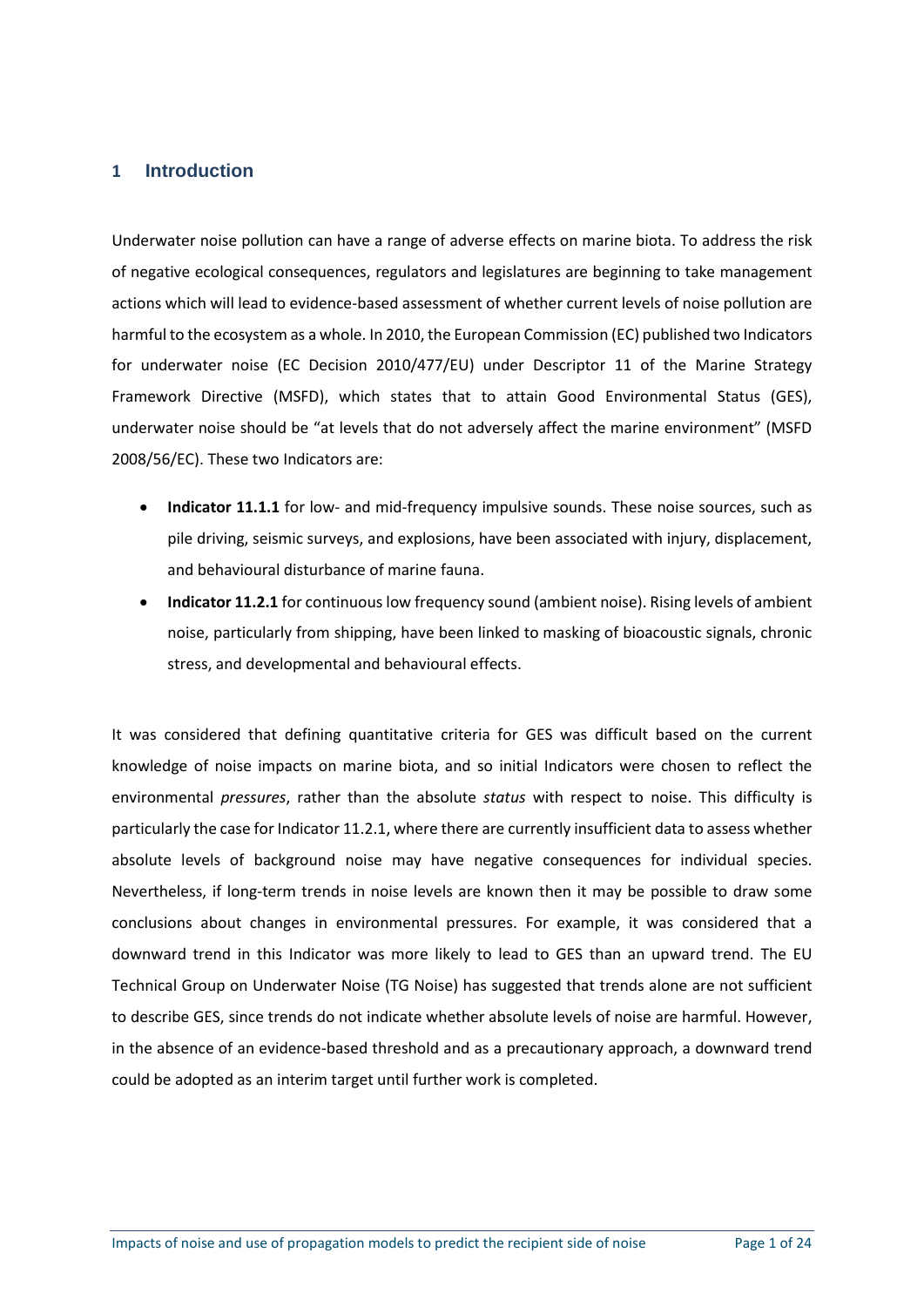In the context of this uncertainty in the relationship between noise levels and environmental status, the EC commissioned the present project (ENV.D.2/FRA/2012/0025: Impacts of noise and use of propagation models to predict the recipient side of noise) with the following objectives:

- 1. To evaluate the current knowledge of the impacts of noise on marine biota at all levels (individuals, populations, and ecosystems) and methods to assess these impacts.
- 2. To develop modelling techniques to predict the recipient side of noise, i.e. as it is received by marine fauna.

Key elements of this work were to convene a workshop of international experts aimed at addressing the current knowledge gaps, and to prepare a roadmap towards defining noise limits for GES.

This report summarises the outcomes of the project in non-technical language, drawing on the six task-specific reports which are provided in the Supplementary Annexes for further information. Chapter 2 presents an assessment of knowledge gaps in the effects of noise on marine biota, while Chapter 3 briefly reviews current legislation and regulation relating to marine noise pollution. The following two chapters address acoustic modelling: in Chapter 4, the main outcomes of a review of acoustic propagation models are discussed, and Chapter 5 presents sound maps which were developed for the project. The main conclusions of the workshop are presented in Chapter 6, and the roadmap towards defining GES for noise is outlined in Chapter 7.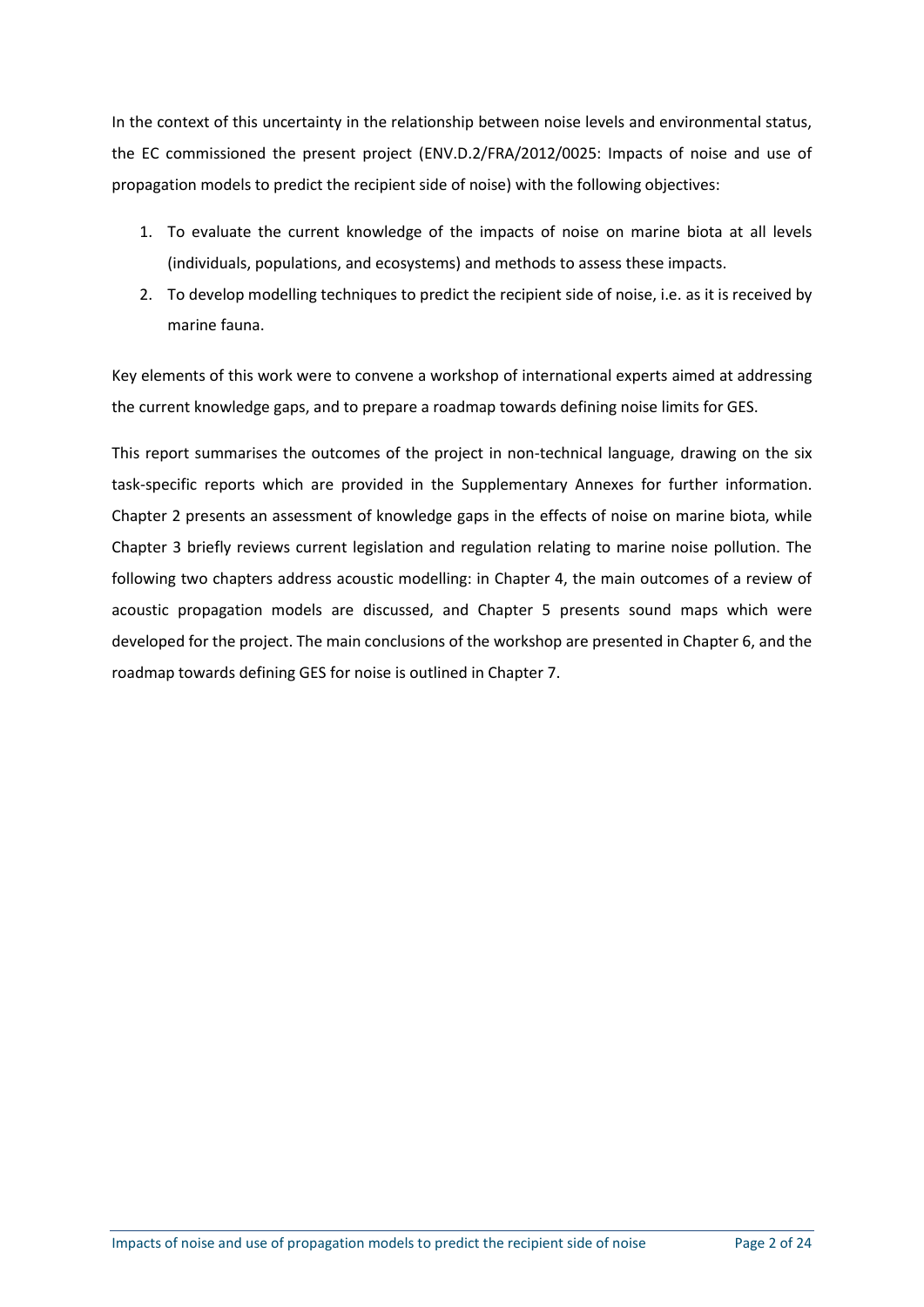#### **2 Current knowledge gaps**

In recent years, it has become increasingly clear that anthropogenic (i.e. manmade) noise can affect marine life in numerous ways, with the potential for detrimental consequences. These effects can be broadly categorised as:

- acoustic masking of biologically important signals;
- behavioural responses;
- temporary or permanent auditory impairment, known as Temporary Threshold Shift (TTS) and Permanent Threshold Shift (PTS);
- physiological responses and non-auditory injury, including developmental effects;
- in extreme cases, mortality.

It is also evident that there remain significant gaps in our understanding of these effects and of their consequences. These areas are summarised below, and further details are provided in Annex B.

#### *Themes relevant to all taxa*

A broad gap in our current knowledge is how and whether effects on individual animals have consequences at the population and ecosystem scales. This is the case for all taxonomic groups. To date, research has largely focused on investigating the effects listed above in individuals or small groups of animals. However, there is growing recognition of the need to assess how exposure to noise may ultimately affect population growth rates and ecosystem dynamics, through its effects on individual fitness and fecundity. A framework for assessing such consequences has been developed for marine mammals, known as the Population Consequences of Acoustic Disturbance (PCAD) model (National Research Council, 2005). This framework has also been generalised to include other forms of disturbance, within the so-called Population Consequences of Disturbance (PCoD) framework. Further empirical data is needed to derive parameters for this modelling approach for particular marine mammal species (e.g. New *et al.*, 2013, 2014; Pirotta *et al.*, 2015). It remains to be seen whether the PCAD/PCoD frameworks are appropriate for other taxa (e.g. fish), and the extent to which indirect consequences of noise (e.g. on predator or prey species) can be accounted for within them.

Adopting a population consequences perspective leads to a greater focus on the less acute effects of noise exposure. Shipping noise, a relatively low-level noise source, is the most pervasive in the marine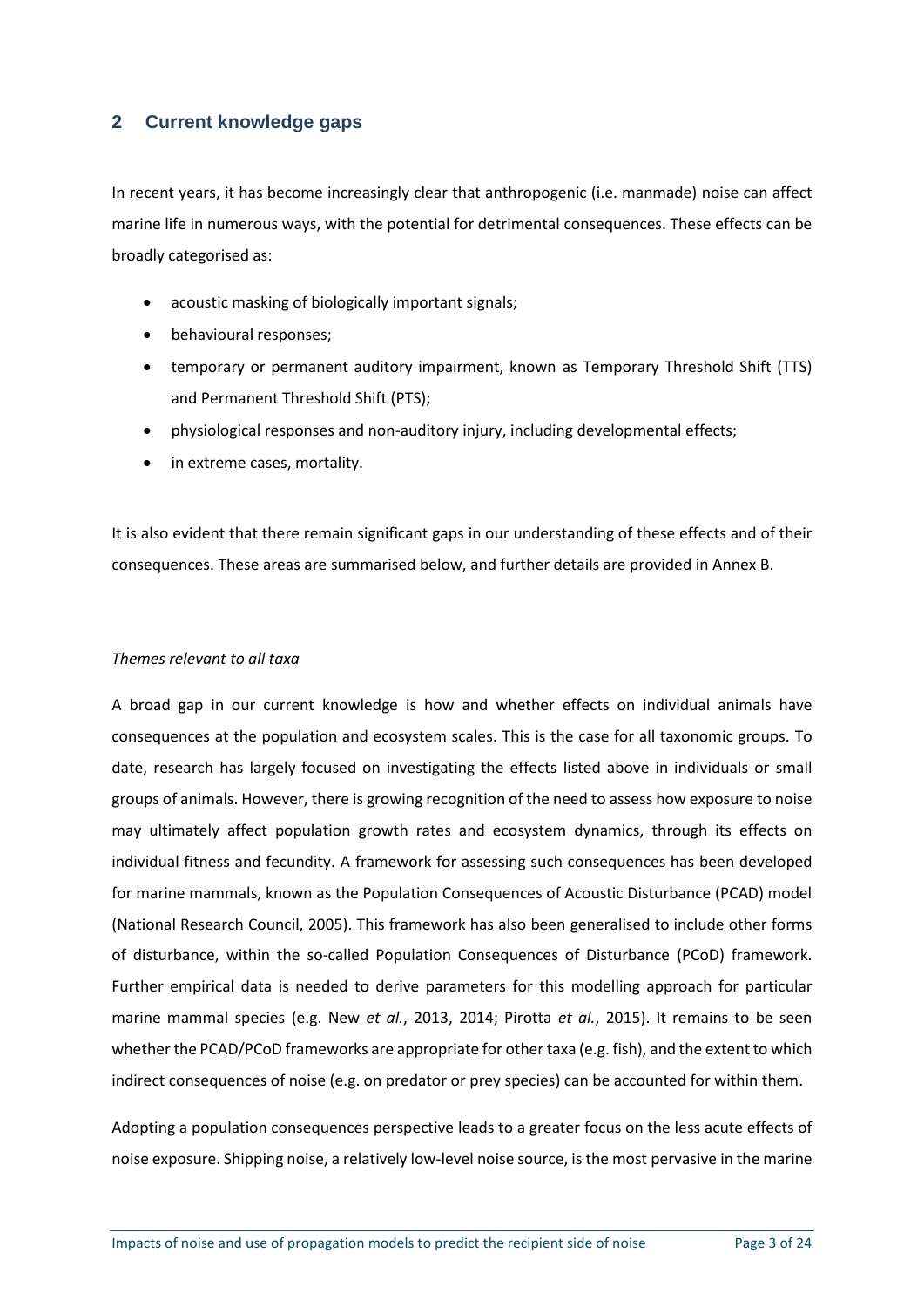environment (Hildebrand, 2009), and consequently has the greatest potential to impact populations and ecosystems through the widespread and chronic effects of acoustic masking, behavioural responses, physiological stress, and developmental effects (Slabbekoorn *et al.*, 2010). It is therefore important to highlight that the most severe effects of noise exposure, such as permanent hearing loss or mortality, are likely to be far less significant than the repeated and widespread low-level effects listed above when considering population-based and ecosystem-based management of underwater noise pollution.

A related and emerging strand of investigation concerns *cumulative* effects related to noise exposure. Effects may be regarded as cumulative in three ways:

- 1. Accumulation of deleterious responses over time, i.e. the cumulative effects of repeated or chronic exposure to noise (Wright *et al.*, 2007; Kight and Swaddle, 2011).
- 2. The exposure of individuals and ecosystems to multiple noise sources, distributed in space and time. Much previous research has adopted a reductive approach and considered the effect of only one noise source or type, and studies are needed which consider how multiple sources of noise pollution could impinge on a study system (e.g. Pine *et al.*, 2014).
- 3. The effects of noise exposure when combined with non-acoustic stressors. Noise may not be the only anthropogenic stressor affecting a population or ecosystem (Science Communication Unit, 2013), and considering noise in isolation from other factors such as habitat loss or effects on prey may lead to errors in predicting the consequences of noise disturbance on a system.

To facilitate effective management of underwater noise, a priority area is to better understand how noise might disrupt individuals and populations at key life stages, such as spawning, nursing, mating or migration. One of the mitigation tools available to regulators of noise-generating activities is to impose spatiotemporal restrictions based on the behaviour patterns of at-risk species. More information on the risks of disturbance at key life stages and the possible benefits of mitigation measures is needed to support these decisions.

There is increasing recognition that animals which do not avoid artificially noisy environments are not necessarily unaffected by the presence of anthropogenic noise (Bejder *et al.*, 2009). Animals may make trade-offs between noise exposure and foraging or mating opportunities, for instance, resulting in harmful effects without overt behavioural responses. One example is offshore wind farms, which can act as artificial reefs, creating foraging opportunities for predators (Inger *et al.*, 2009) while also generating relatively low levels of noise when in operation (Tougaard *et al.*, 2009). A recent study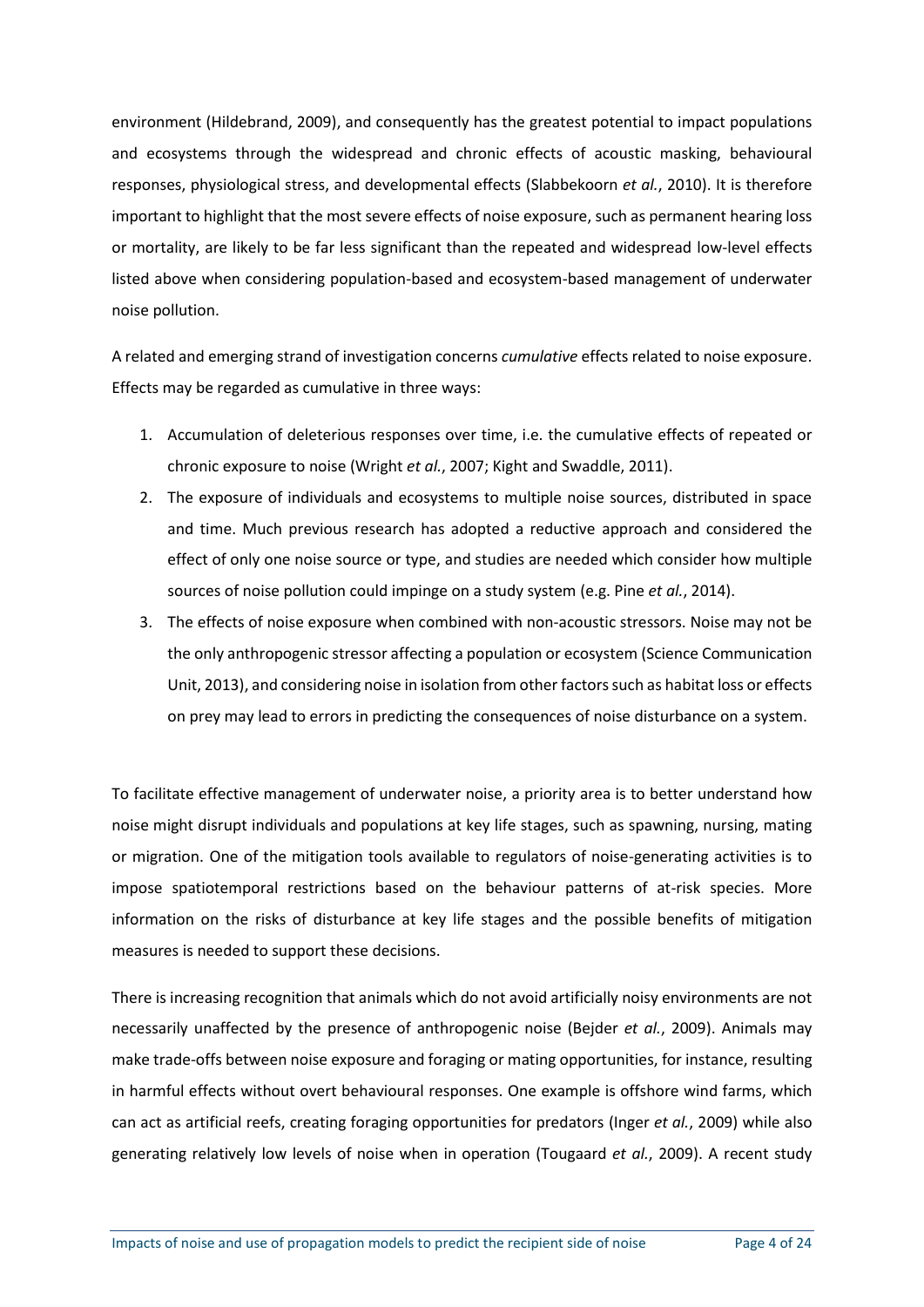reported that harbour seals were foraging around these structures for sustained periods, potentially leading to harmful levels of noise exposure (Russell *et al.*, 2014). Further work is needed to investigate whether such tolerance of anthropogenic noise exposure may belie detrimental consequences for exposed animals.

A final theme applicable to all taxonomic groups is the extent to which the results of laboratory experiments can be extrapolated to freely moving animals in their natural environment. Lab-based studies have the advantage of a controlled environment, enabling repeated measurements and control of contextual factors that may otherwise affect responses. However, these conditions are unrepresentative of the natural environment where the behavioural context may play a key role in animal responses to noise (Ellison *et al.*, 2012), and the sound fields generated in tank experiments are likely to be unrepresentative of field conditions (Parvulescu, 1967). On the other hand, in field studies, it is much more challenging to control experimental variables, and there may be factors other than noise exposure that elicit responses, leading to misinterpretation of results or the obfuscation of significant effects. For these reasons, studies are needed which address the linkage between laboratory and field experiments, such as by scaling up controlled experiments into the field (e.g. using mesocosms or large, contained water bodies) to provide an intermediate scale of assessment, or by developing methods to corroborate the findings of lab-based studies in the field.

#### *Themes specific to fish and invertebrates*

Over the last two decades, much of the research into the effects of noise on marine life has concentrated on marine mammals. However, in recent years, the number of studies on fish and invertebrates has grown rapidly, leading to greater understanding of the effects of noise on lower trophic levels and possible consequences for ecosystem dynamics. A key constraint on acoustic studies of fish and invertebrates is that these taxa primarily sense sound through the particle motion component of the sound field (Popper and Fay, 2011; Morley *et al.*, 2014). The conventional means of measuring sound underwater is by measuring sound pressure (another component of the sound field) using hydrophones, but for most environments it is not possible to use this to derive the particle motion. Commercial devices to measure particle motion are becoming available, but research into applying these in field measurements is still in its infancy (Merchant *et al.*, 2015). Field studies are needed to quantify particle motion from sound sources and to examine associated responses of fish and invertebrates to this component of the sound field.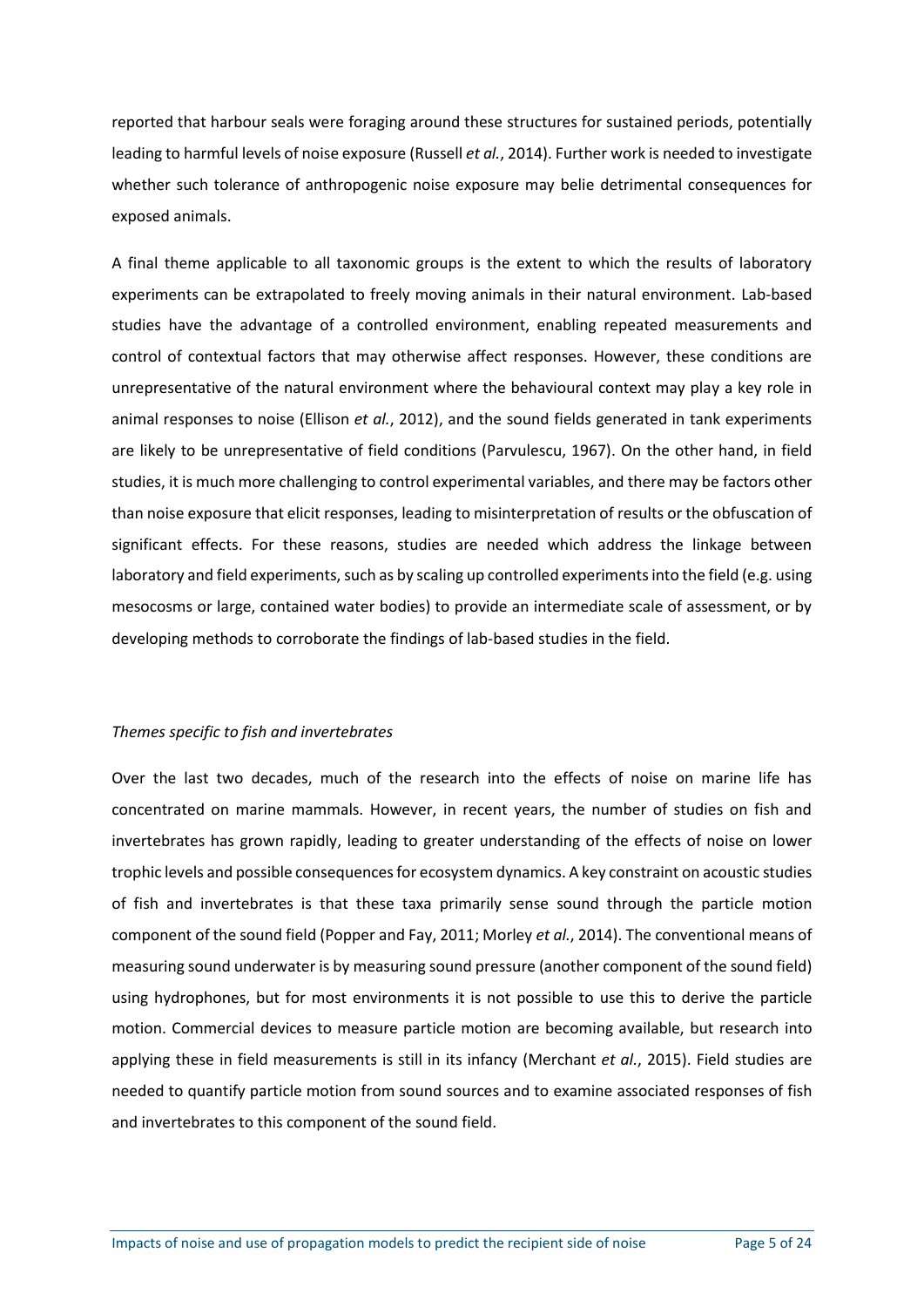A greater understanding of the hearing sensitivities of fish and invertebrates is also required, particularly in relation to particle motion (Popper and Fay, 2011). This will require the development of devices and protocols to make such measurements for particle motion (Popper *et al.*, 2014).

On the whole, little is known about the impacts of anthropogenic underwater sound exposure on marine invertebrates (Normandeau Associates, 2012), though several studies have reported adverse behavioural and physiological effects (e.g. Wale *et al.*, 2013a, 2013b; Filiciotto *et al.*, 2014). 'Invertebrates' covers a wide range of organisms and the range of responses to noise in this group may be correspondingly diverse. To prioritise research needs, it may be beneficial to focus on species with high ecological or socio-economic importance.

With regard to eggs and larvae of fish and invertebrates, information on sound levels at which lethal and sub-lethal effects occur is very limited (but see, e.g. Bolle *et al.*, 2012; de Soto *et al.*, 2013; Nedelec *et al.*, 2014). Further research is needed into these effects, including behavioural responses and developmental consequences.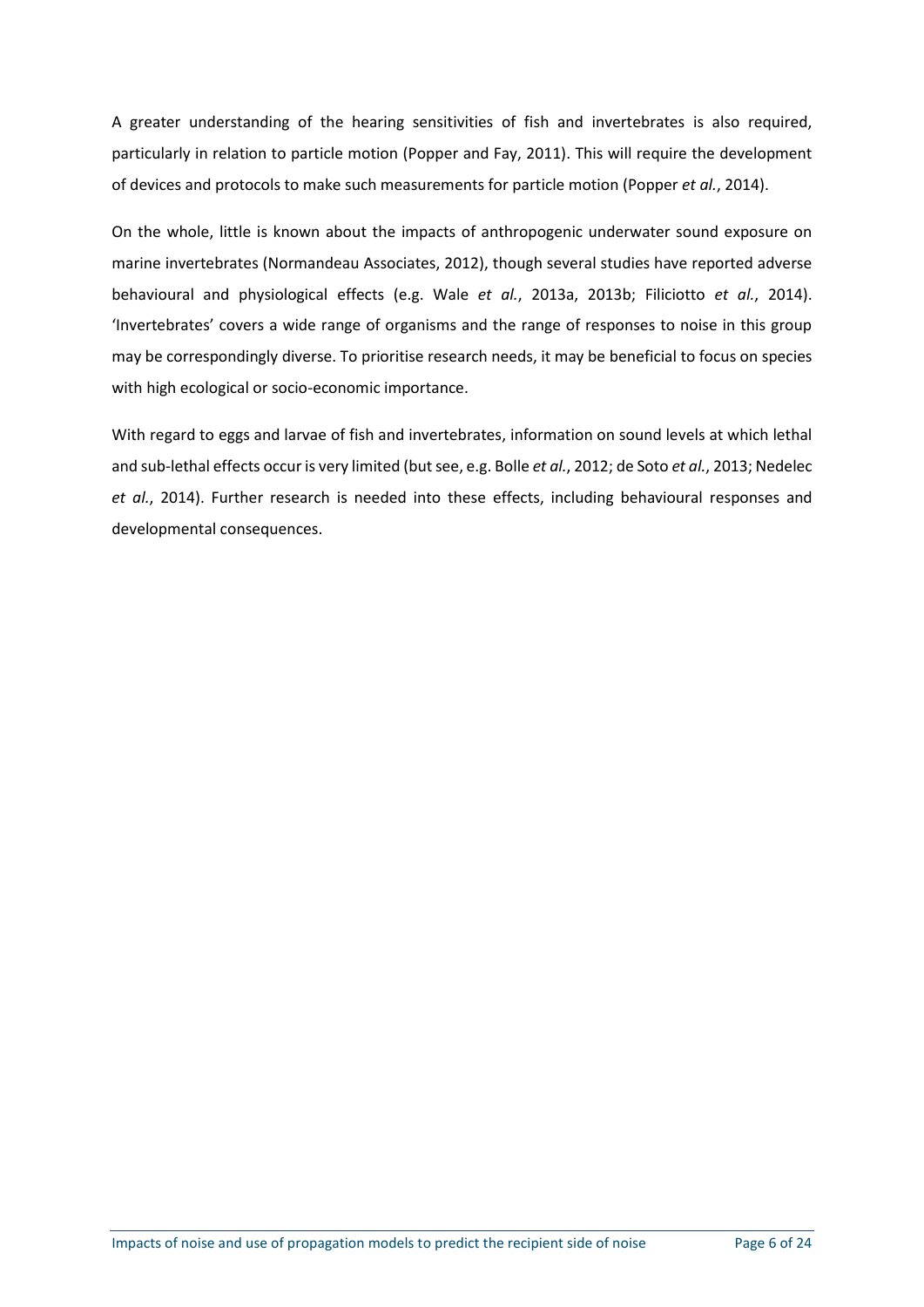#### **3 Legislation review**

Regulation and enforcement vary greatly among jurisdictions, and a range of national and international laws and guidelines are currently in place. Before summarising these noise management instruments, it is worth briefly considering the available means of mitigating the effects of underwater noise pollution. These measures can be divided into four broad categories:

- 1. **Location and timing**. Spatiotemporal management of noise-generating activities to avoid habitats and periods with a greater vulnerability to noise pollution.
- 2. **Mitigation equipment**. Physical barriers to reduce noise radiated from activities (e.g. bubble curtains for pile driving operations) and devices to displace marine fauna to reduce risk of high noise exposures (e.g. acoustic deterrent devices (ADDs) or use of 'ramp-up' at onset of operation).
- 3. **Source quieting**. Use of alternative methods with lower noise emission (e.g. vibration piling rather than impact piling) or modifications to existing noise sources to reduce noise output (e.g. ship quieting technologies).
- 4. **Real-time mitigation**. Delay or interruption to noise generating activities based on observations of at-risk species in the vicinity (e.g. marine mammal sightings or passive acoustic detections).

Effective management of underwater noise pollution will require a combination of these measures spanning local, national, regional, and global jurisdictions to address the variety of scales at which noise generating activities are regulated. For example, shipping routinely traverses international boundaries and so will require a coordinated international approach. Offshore construction projects may introduce significant levels of noise across national boundaries and so demand a bilateral or regional approach to managing cumulative effects. Some activities may be sufficiently localised that they can be managed at a local or national level. In the following summary, existing management instruments to address noise pollution are briefly reviewed; further details are provided in Annex A.

At a global level, the United Nations Convention on the Law of the Sea (UNCLOS) defines pollution as "the introduction by man, directly or indirectly, of substances or energy into the marine environment, including estuaries, which results or is likely to result in such deleterious effects as harm to living resources and marine life..." (UNCLOS, 1982). This can be interpreted as encompassing noise, but this view has not been officially adopted by UNCLOS. In 2014, another UN body - the International Maritime Organization (IMO) - adopted non-mandatory guidelines in relation to shipping noise (MEPC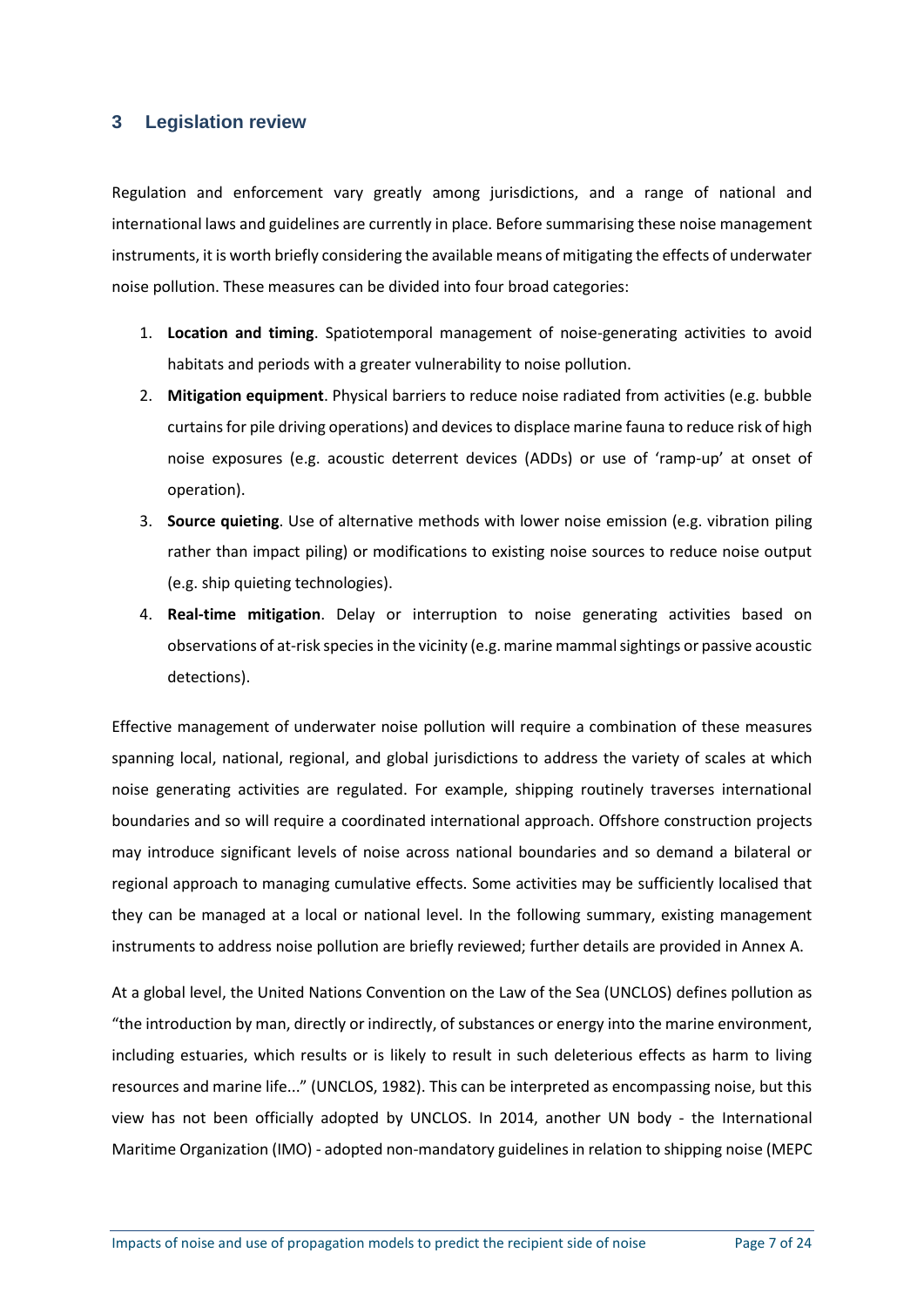66/17). These guidelines set out a ten-point work plan to address current knowledge gaps in ocean noise (see Annex A), although these proposals are non-binding.

Within Europe, a range of multinational and EU-wide agreements are in place. The Marine Strategy Framework Directive (MSFD) addresses underwater noise directly under Descriptor 11. Two Indicators within this Descriptor describe impulsive sound (11.1.1) and ambient sound (11.2.1). The MSFD aims to achieve GES (Good Environmental Status) for European seas, with a recurring six-year assessment cycle. Targets for these Indicators have yet to be developed, and the definition of GES with respect to noise remains qualitative: "input of energy, including underwater noise, is at levels that do not adversely affect the marine environment." Prior to the MSFD, a number of other Directives (e.g. Environmental Impact Assessment, Strategic Environmental Assessment, Habitats and Species) were used to address underwater noise issues, and remain relevant in their respective areas.

A number of European bodies (e.g. OSPAR, HELCOM) provide fora for regional cooperation among nations with shared seas, including with regard to MSFD Descriptor 11 implementation. Two nonbinding multilateral agreements to promote the conservation of cetacean species have also addressed underwater noise issues. The Agreement on the Conservation of Cetaceans of the Black Sea, Mediterranean Sea and Contiguous Atlantic Area (ACCOBAMS) was signed by 23 countries bordering these waters, while the Agreement on the Conservation of Small Cetaceans of the Baltic, North East Atlantic, Irish and North Seas (ASCOBANS) is a similar coordination tool for the named region. These Agreements call on participating countries to address underwater noise pollution with regard to cetacean conservation, although there is no provision for the legal enforcement of these recommendations.

At a national level, several countries have introduced mandatory requirements in relation to underwater noise pollution. One example is Germany, where a threshold for pile driving noise has been implemented: the peak-to-peak sound pressure level from piling must not exceed 190 dB re 1 µPa outside a 750 m perimeter from the pile. In other countries, legislation to protect certain species has been used to impose restrictions on noise generating activities. For example, in the United States marine mammals are given protection from injury and behavioural disturbance under the Endangered Species Act and the Marine Mammal Protection Act. The requirements of these statutes have formed the basis for developing sound exposure thresholds for these species.

Finally, a number of countries have adopted guidelines for mitigating the effects of certain noise generating activities. In the United Kingdom, the Joint Nature Conservation Committee (JNCC) has developed marine mammal mitigation guidelines for seismic surveys, marine explosives, and marine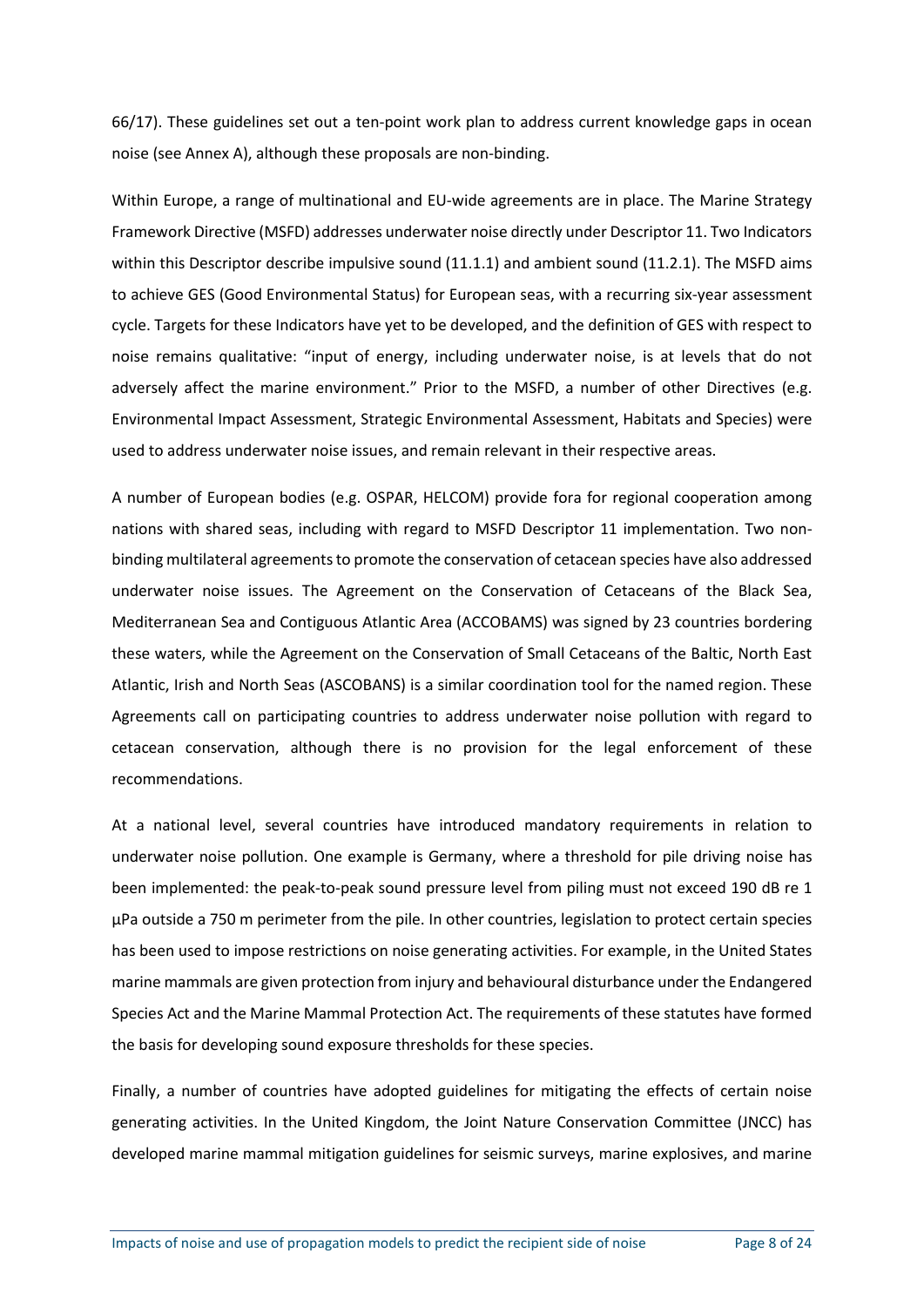piling (e.g. JNCC, 2010). In each case, a mitigation zone to be surveyed by marine mammal observers (MMOs) is defined (within a specified distance from the activity), and procedures for beginning operations with a soft start (ramp-up) are outlined. Another example is New Zealand, where a code of conduct has been developed for seismic surveys to mitigate the potential effects on marine mammals (New Zealand Department of Conservation, 2013). Similarly to the JNCC guidelines, these specify mitigation zones and soft start procedures for seismic operations.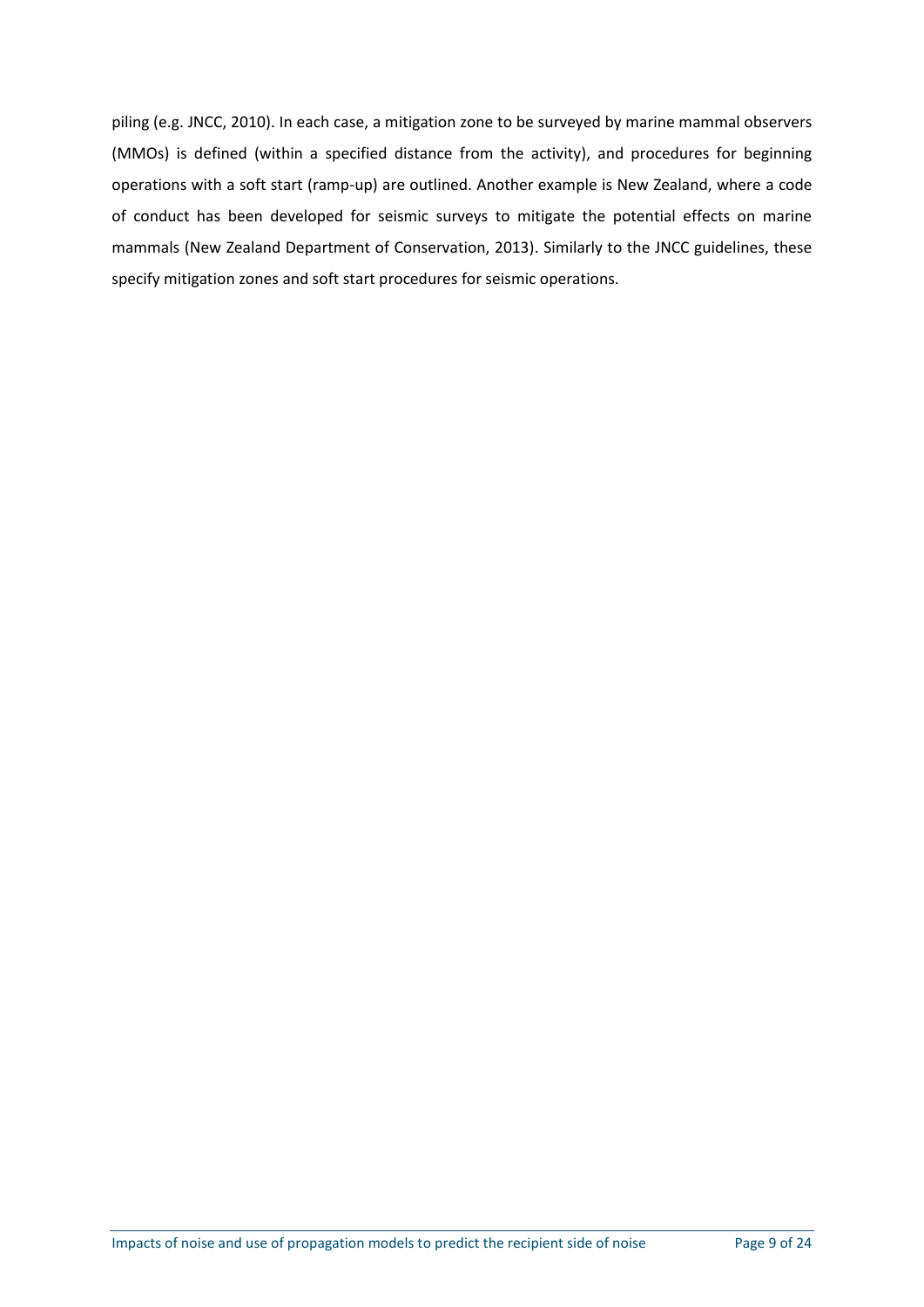#### **4 Review of underwater acoustic propagation models**

A number of 'off-the-shelf' acoustic propagation modelling solutions have been developed, and are widely used in the underwater acoustics community. These models apply particular solutions to the wave equation, and can be downloaded from open sources (e.g. [http://oalib.hlsresearch.com/\)](http://oalib.hlsresearch.com/). No single model provides an efficient and applicable solution to all scenarios: each has advantages and disadvantages in relation to their suitable frequency range, water depth, computational requirements and ability to account for spatial variability in the environment (Jensen *et al.*, 2011). Table 1 summarises some of these factors for five commonly used models; further details are provided in Annex E.

Table 1. Suitability of five commonly used propagation models for different water depths and frequencies (see Annex E for details).

| <b>Shallow water -</b><br>low frequency | <b>Shallow water -</b><br>high frequency | Deep water -<br>low frequency | Deep water - high<br>frequency |
|-----------------------------------------|------------------------------------------|-------------------------------|--------------------------------|
| <b>Ray theory</b>                       | <b>Ray theory</b>                        | <b>Ray theory</b>             | <b>Ray theory</b>              |
| Normal mode                             | Normal mode                              | Normal mode                   | Normal mode                    |
| Wave number<br>integration              | Wave number<br>integration               | Wave number<br>integration    | Wave number<br>integration     |
| Parabolic equation                      | <b>Parabolic equation</b>                | Parabolic equation            | <b>Parabolic equation</b>      |
| <b>Energy flux</b>                      | <b>Energy flux</b>                       | <b>Energy flux</b>            | <b>Energy flux</b>             |

It is critical to select an appropriate model for a particular scenario, yet even a suitable model can only be predictive if the input data are accurate and of a sufficient spatial and temporal resolution. Indeed, the quality of input data is typically the key constraining factor in underwater propagation modelling, since gathering marine environmental data is costly and existing datasets (typically collected for other purposes, e.g. geophysical surveys) may not be adequate. The relevant parameters can include, for example, bathymetry, seabed data, sound speed profile, and sea surface roughness. The seabed properties in particular are a key factor in modelling propagation in the shallow, continental shelf waters that are typical of several European seas. For large-scale applications such as sound maps,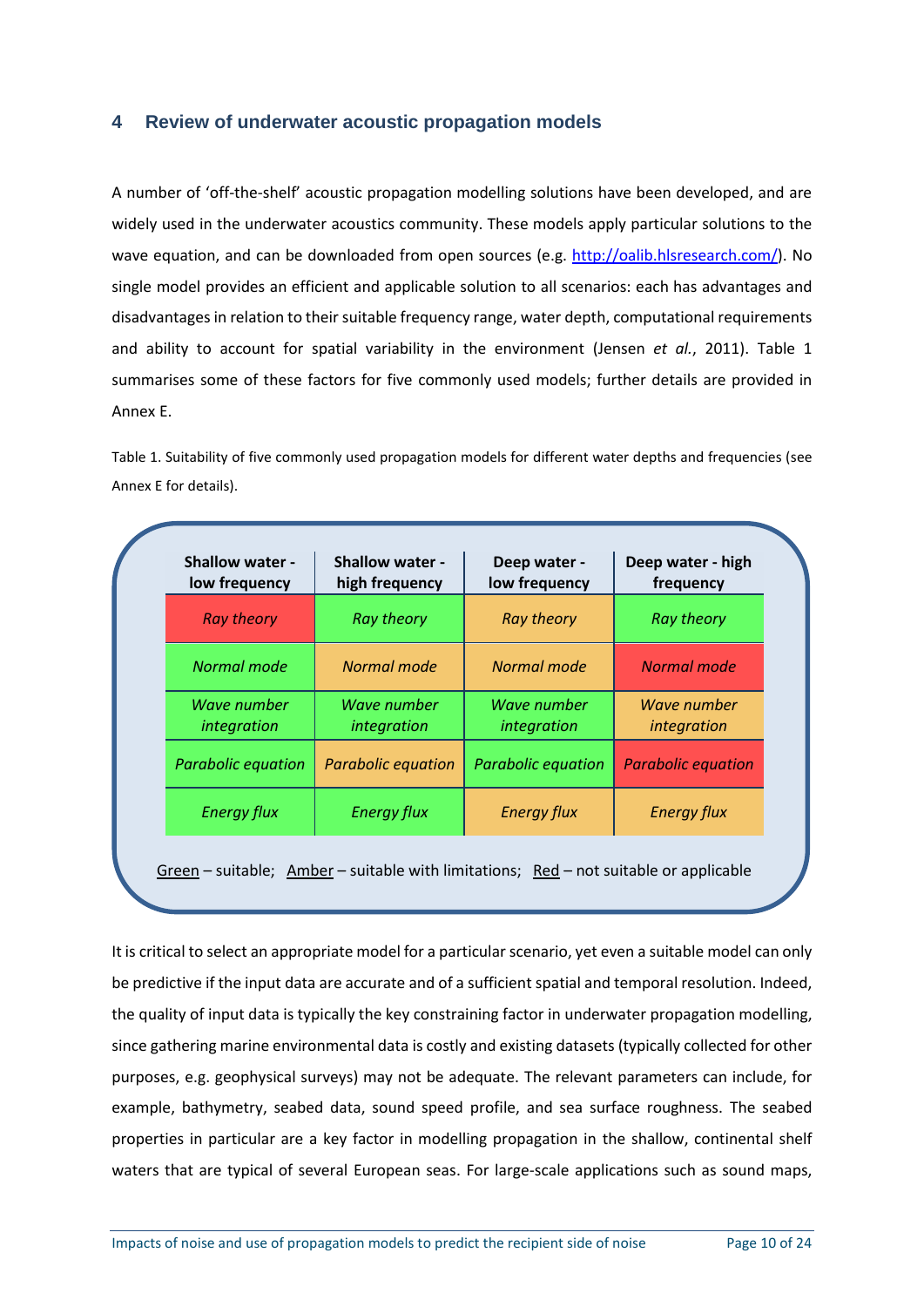small changes or errors in these input parameters could have a considerable effect on model predictions, and so it is important that field measurements are undertaken to validate results and to help to identify sources of uncertainty. Such corroboration is the only reliable way to verify that model predictions are accurate. The more a model has been benchmarked in this way, the more confidence there can be in extrapolations into similar environments that are lacking validation measurements.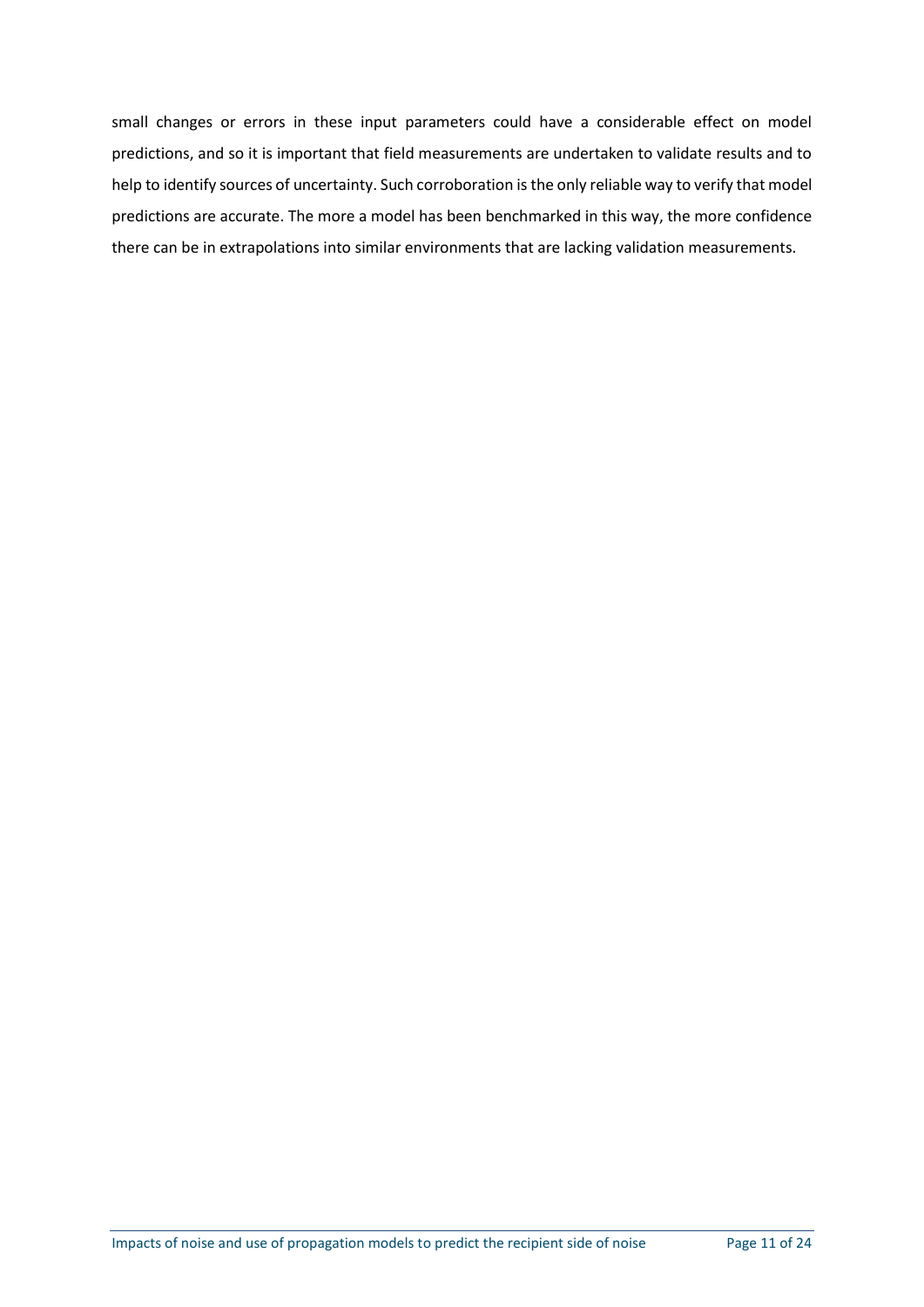#### **5 Use of sound maps for assessing Indicator 11.2.1**

It has been suggested that a combination of measurements and modelling will be required to evaluate Indicator 11.2.1 of the MSFD (Dekeling *et al.*, 2014). Deploying acoustic monitoring equipment at sea is costly, and providing adequate spatial resolution across EU waters using only measurements would be prohibitively expensive and logistically challenging. This difficulty can be overcome through the use of acoustic propagation models, which extrapolate from measurements based on environmental parameters and sound source characteristics as described in the previous chapter. Models based on the spatial distribution of sound sources can be used to produce maps of sound levels at large spatial scales (e.g. Erbe *et al.*, 2012; Heaney, 2014). Such sound maps need to be ground-truthed and optimised using calibrated measurements of sound levels if they are to produce valid results (Merchant *et al.*, 2015).

The validation of modelling to produce sound maps is an iterative process, as there are a variety of parameters which can affect the model predictions. These include the accuracy of the propagation modelling used (which in turn depends on the quality of environmental input data, such as seabed properties) and of the sound levels assumed to be generated by the noise sources. As part of this project (see Annex F), a four-step framework (roadmap) was developed for producing validated sound maps:

- 1) **A priori modelling.** Before undertaking a noise monitoring programme, a priori modelling can be used to identify sites at which measurements will most reduce uncertainty in the model, allowing an efficient use of resources.
- 2) **Initial validation measurements**. Having identified suitable monitoring sites in Step 1, initial monitoring at these sites can be undertaken to quantify the degree of agreement between the a priori model and the initial measurements.
- 3) **Iterative optimisation.** To improve the model predictions, the next stage is then a feedback loop in which the greatest sources of error or uncertainty in the model are identified and reduced in each iteration. Reducing these errors will involve improving the quality of the model input parameters, and possibly altering the modelling approach itself. Better input data may be obtained by making targeted measurements, such as of ship source levels, environmental parameters, or propagation loss.
- 4) **Mature results for Indicator 11.2.1**. The validated output is then a two-dimensional depthaveraged map of the Indicator over the relevant marine region.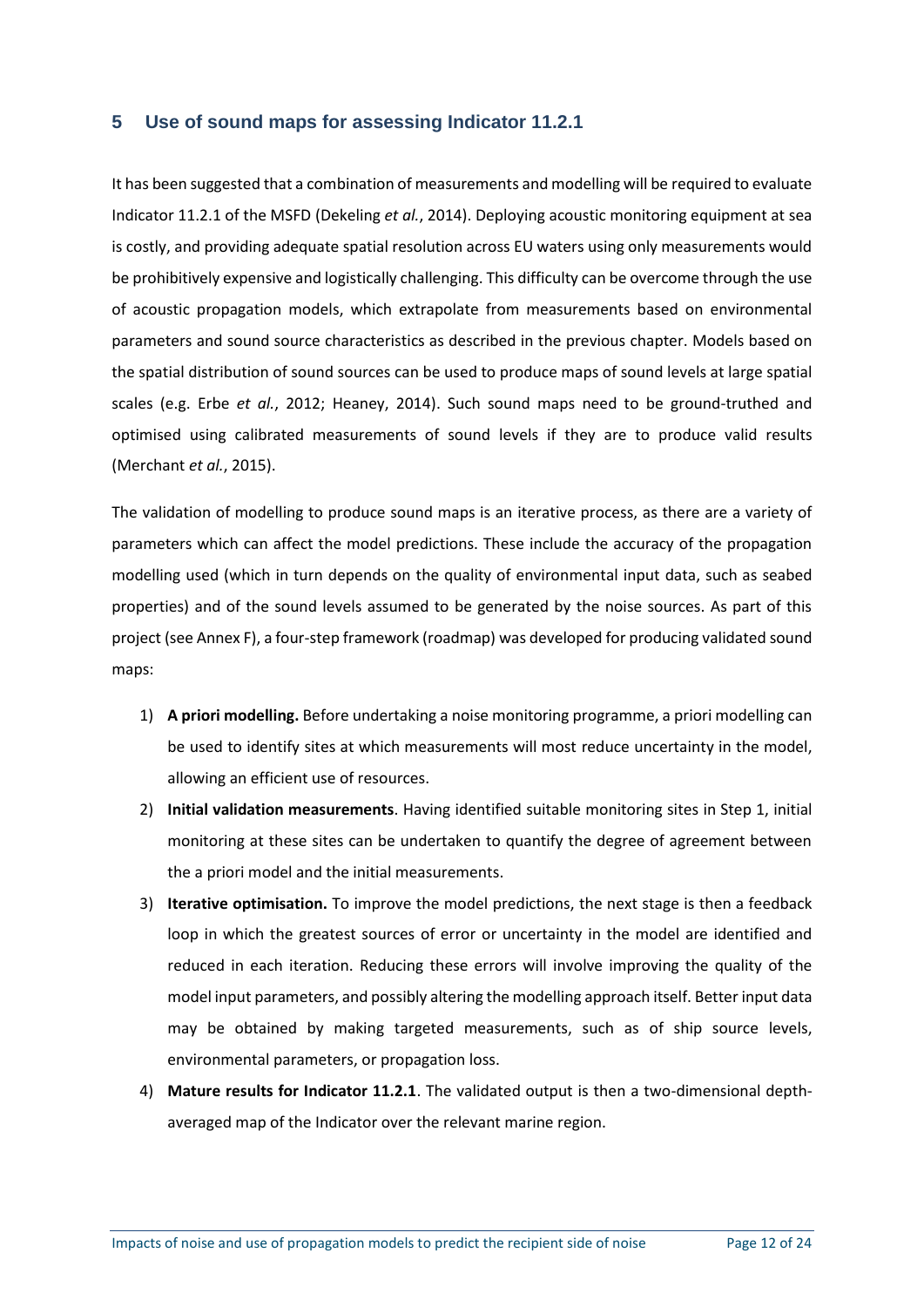In practice, the site selection for field measurements will also be influenced by practical considerations such as the costs of deployment and whether pre-existing monitoring stations can be utilised.



Figure 1: Shipping sound map of unweighted SPL [dB re 1 µPa] in the 1/3-octave band centred at 125 Hz (Annex F). Green border indicates the land boundary and white border the Exclusive Economic Zone (EEZ) of the Netherlands. X and Y axes indicate longitude and latitude, respectively.

Sound maps were produced for two areas in EU waters for the purposes of this project: the Netherlands EEZ and a site between Madeira and the Canary Islands (see Annex F for details). Figure 1 shows an example for the Netherlands EEZ for the 125 Hz band based on AIS shipping data, and is an example of a priori modelling for Step 1 of the sound mapping framework. To produce validated sound maps, field measurements at comparable spatial and temporal scales are needed which will help to identify sources of error and refine the model parameters as outlined above.

A number of different developers and research groups are developing tools to create sound maps, and it will take time before these techniques are sufficiently mature and standardised to be implemented in a policy context. Variability in mapping predictions will result from differences in modelling approaches among Member States, and it is important that GES assessment is not dependent upon the particular modelling approach chosen. In addition to an agreed modelling benchmark for sound mapping, consistency is needed in the input data, including: AIS ship-tracking data; estimates of noise source levels; and environmental data (e.g. seabed properties, bathymetry, meteorological data, water column properties).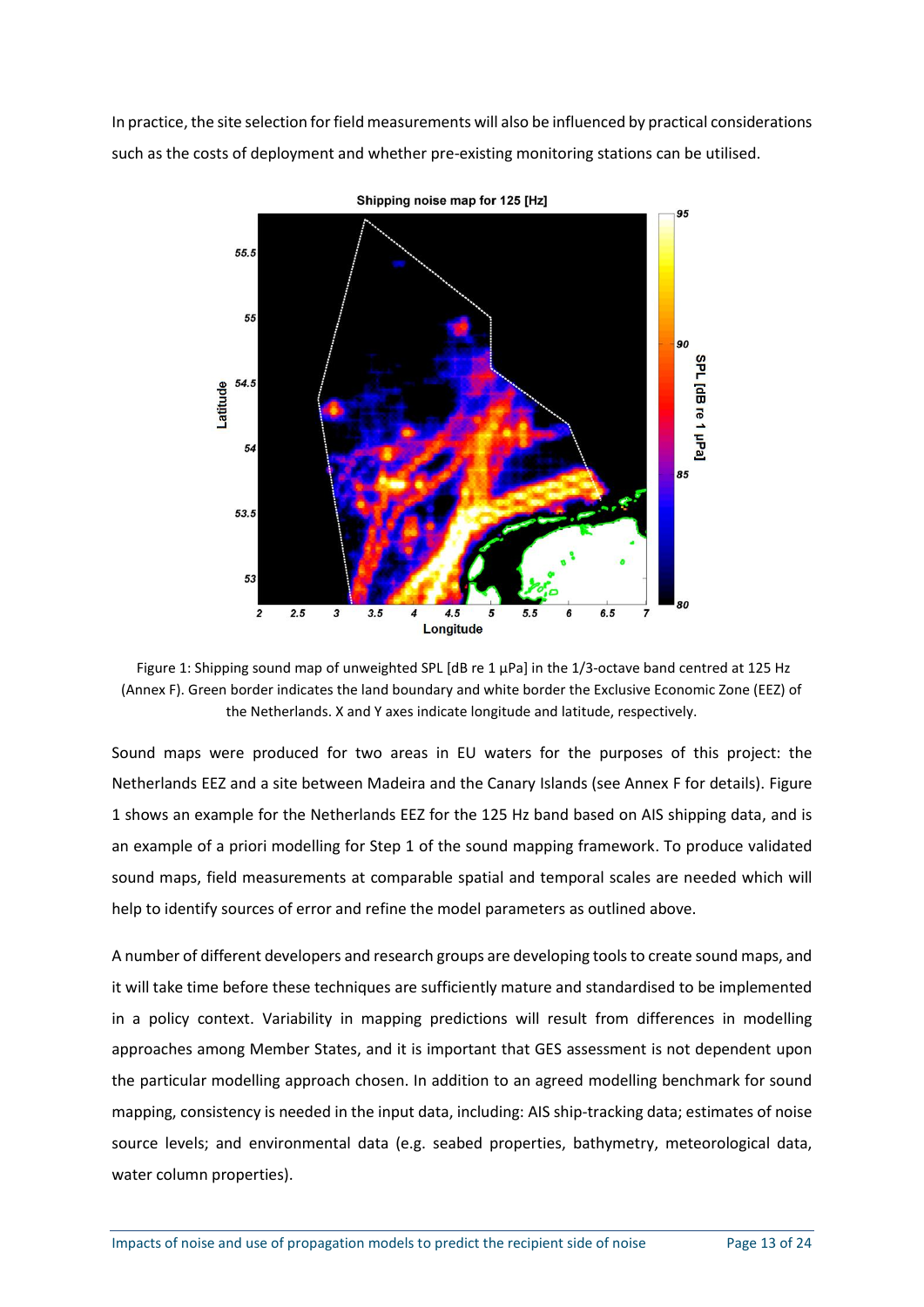#### **6 Outcomes of workshop on methodologies and guidelines**

As part of the project, a workshop entitled *Propose methodologies and guidelines on how to evaluate impacts of noise on marine biota* was convened in Brussels on 10-11 April 2014 (see Annex C for full details). The workshop was co-chaired by Mark Tasker (JNCC) and Fabrizio Borsani (CEFAS), and was attended by 37 delegates from industry, academia, NGOs, and DG Environment. Five international experts provided insight into particular areas, specifically: the effects of noise on invertebrates(Michel André), fish (Michele Halvorsen), and marine mammals (Christine Erbe); the PCAD (Population Consequences of Acoustic Disturbance) framework (John Harwood); and noise modelling and mapping (Kevin Heaney).

The aims of the workshop were to:

- a) Discuss and propose a roadmap towards defining Good Environmental Status (GES) for underwater noise;
- b) Identify knowledge gaps and define research needs to address the impacts of underwater noise on marine biota;
- c) Provide guidance for important features and considerations that a proposal related to the effects of underwater noise should have when submitted to the EC for funding.

The principal conclusion of the workshop was that there is currently insufficient knowledge to define GES in relation to underwater noise or to set quantitative and evidence-based targets. To make progress towards achieving these goals, key knowledge gaps should be addressed.

The following were identified as priority knowledge gaps and/or needs for future action:

1. The current understanding of the adverse effects of sound on the marine ecosystem and marine fauna is limited. The main areas of concern are related to long-term effects of elevated ambient noise levels at the population and ecosystem scales. Assessment of these effects could be based on observations and modelling at the levels of populations, food webs and ecosystems. Another major gap is the lack of data on the particle motion component of underwater noise, which is the principal means by which fish and invertebrates detect sound. Primary research into the effects of noise on these groups in relation to particle motion will be critical to understanding potential risk. Finally, there is a need to better understand the limitations and opportunities in extrapolating the results of controlled lab-based experiments to populations in their natural environment. One way of evaluating the validity of such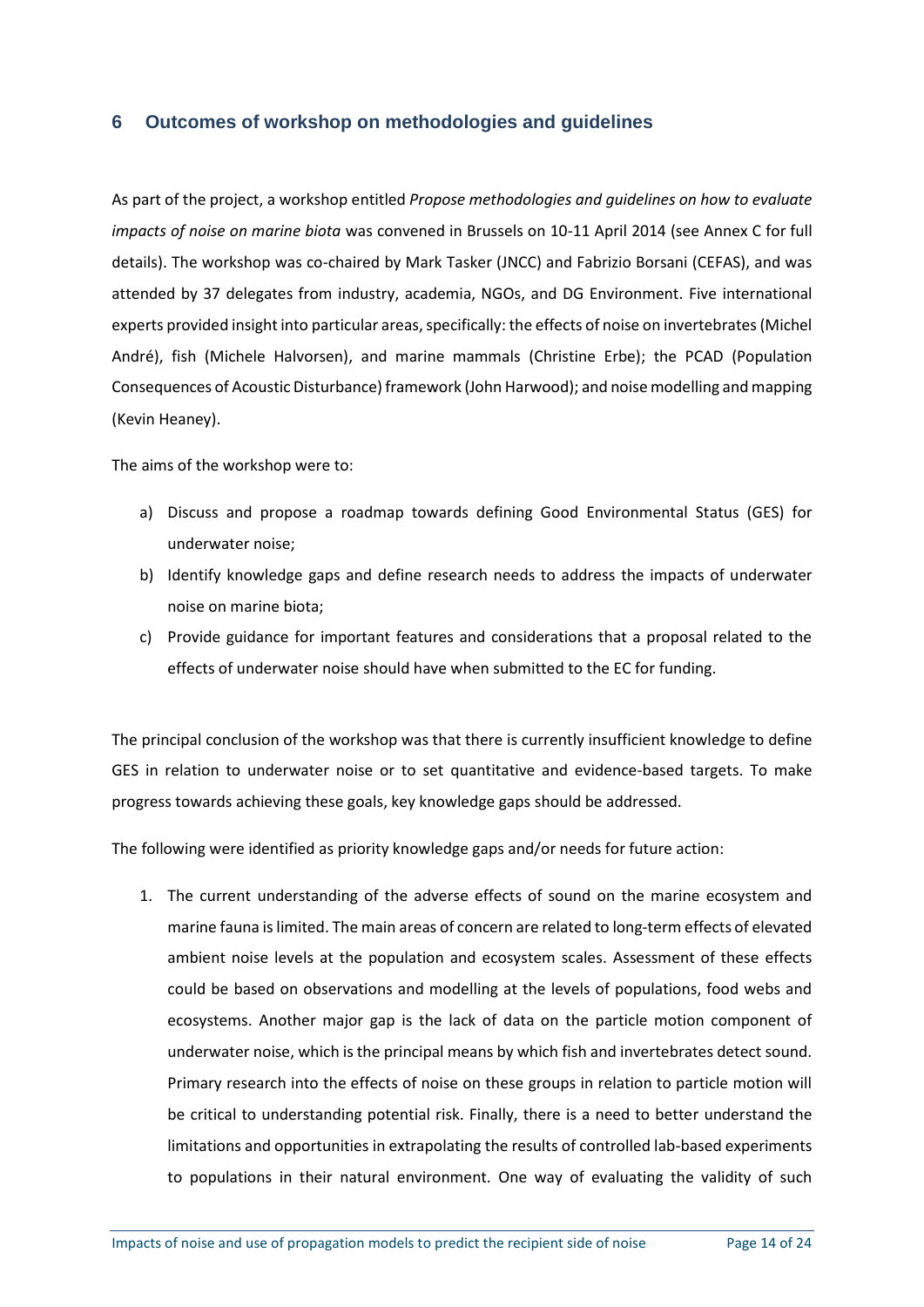extrapolations is to conduct controlled field experiments to provide an intermediate scale of assessment.

- 2. Underwater noise monitoring is needed to support the implementation of the Marine Strategy Framework Directive. While no international standards are available for underwater noise monitoring, standards developed by Member States such as those developed by the BIAS project in the Baltic Sea may be adopted or adapted for wider application to EU waters. It is important that monitoring is carried out in a standardized way, so that the results can be displayed, evaluated and compared consistently across Member States.
- 3. There is a need to identify or develop cost-efficient monitoring tools to monitor ambient sound at relevant frequencies to obtain the data needed to address Descriptor 11. A common EU-wide approach to the development of sensors and monitoring tools is desirable to avoid duplication and to harmonize approaches.
- 4. To better define GES for noise and its relations to other Descriptors, further work and guidance are needed. The introduction of thresholds or single-number levels appears questionable from an ecological standpoint, but is practicable and fits within the environmental monitoring paradigm of the MSFD. Indicators and targets should therefore be carefully evaluated, taking into consideration their practical implementation as management tools as well as advances in the available scientific evidence. There is also uncertainty over whether setting uniform thresholds for underwater noise across European seas is a reasonable approach, and whether noise should also be evaluated in concert with other major stressors to give an indication of the cumulative pressure that these ecosystems sustain.

The final aim of the workshop was to provide guidance on important features for funding proposals to the EC on the effects of underwater noise on marine biota. An extensive list of suggestions was put forward (see Annex C for details), including:

- Highlighting socioeconomic value, stakeholder engagement, impact on policy and/or enabling GES assessment.
- Providing publicly available datasets to allow open analysis of results for future work.
- Transparent assessment of uncertainties, errors, and biases in the methods and results.
- Clear documentation of environmental and contextual factors which may affect the results.
- Use of openly available, peer-reviewed techniques (e.g. in noise modelling) to ensure transparency and repeatability.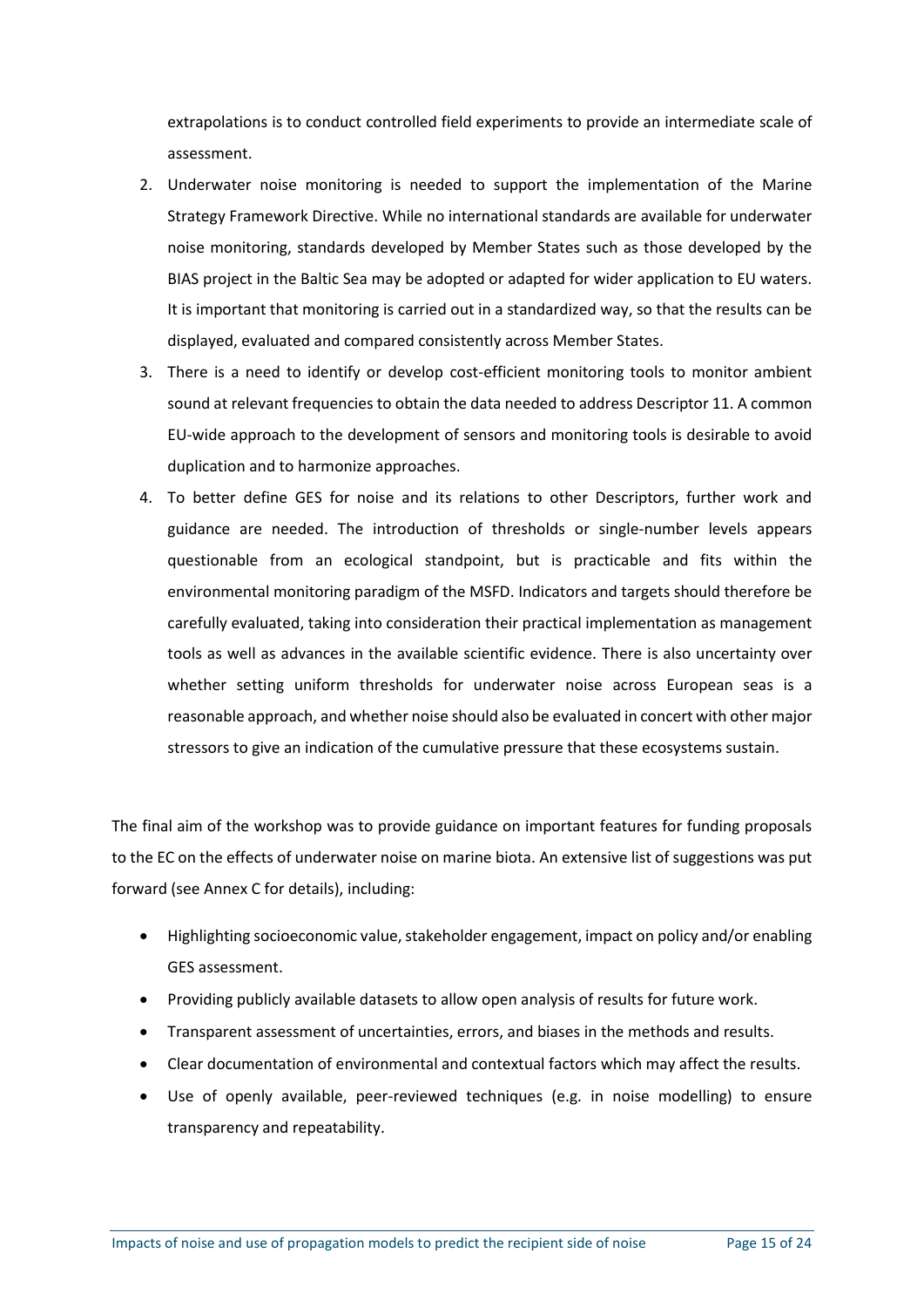#### **7 Roadmap**

This final chapter considers the way forward to define GES for underwater noise. In previous chapters, key knowledge gaps were identified and the obstacles to defining GES were discussed in detail. Here, a number of concrete steps are proposed to reduce uncertainty in the evidence base and to make progress towards defining effective GES criteria for underwater noise.

It is important to recognise at the outset that MSFD Descriptor 11 is the first legislative instrument to address ecosystem-based management of underwater noise pollution in a quantitative manner. The EU is leading the way in developing quantitative, practicable, evidence-based targets to ensure that underwater noise does not adversely affect the marine environment. This process of developing targets for Descriptor 11 remains a work in progress, and has involved extensive consultation with the scientific community, including through the Technical Group on Underwater Noise (TG Noise). Achieving this goal will mean aligning GES criteria with the best available scientific evidence while also ensuring that GES can be readily translated into operational targets for regulators of noise generating activities.

There follows a number of proposed Actions informed by the outcomes of the previous chapters. Indicative costs and timeframes have been associated with each Action. There are a range of organisations that could undertake the work described. In some cases, such as standard setting, certain international bodies may be appropriate. In others, where a number of groups could potentially undertake the work, it is recommended that an open public tender process be undertaken. To ensure that such calls for tender reach all parts of Europe, international bodies such as OSPAR, HELCOM, Barcelona and Black Sea Conventions, and ICES should be asked to help in advertising the calls. Funding for some of these actions may be found within the current LIFE+ framework, as well as within future HORIZON 2020 calls. New INTERREG calls may be relevant to Action 3 at the regional level, since they involve small and medium-sized enterprises(SMEs) to provide a technical component and local regulatory bodies to put monitoring in place.

#### **Action 1: Agree standards for underwater noise monitoring (2015-2016)**

A variety of metrics and terminology are in use across the EU to describe underwater sound. Depending upon their technical background, scientists, developers, and military operators carry out measurements and analysis in different ways. To assess Descriptor 11 consistently across the EU, standards are needed for data acquisition, analysis, and modelling, that can be applied in all EU waters. While it would be convenient to adopt a suitable international standard (e.g. International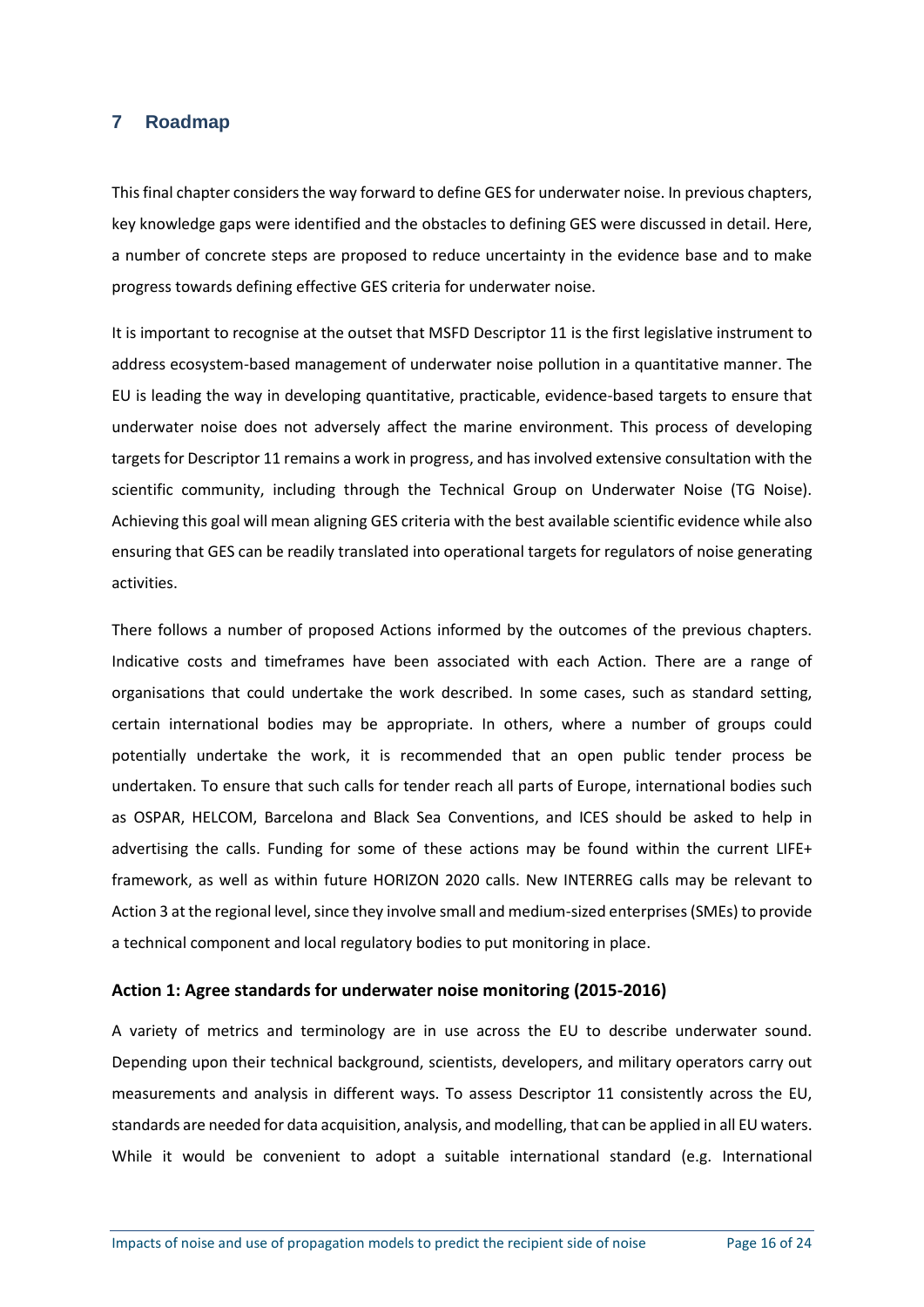Organization for Standardization (ISO) standard), no such standards for ambient noise monitoring or mapping exist. International standards may be developed in the future, but the timescale is likely to be at least six years (see Annex F), and it is not clear that such standards will necessarily be aligned with the MSFD policy objective of attaining GES. For these reasons, it is incumbent upon Member States to agree EU-wide standards for MSFD implementation.

Considerable progress has already been made by the EC-funded BIAS project, which has developed standards for data handling and sensors (Verfuß *et al.*, 2014), and plans to publish standards for signal processing. These standards were developed for use in the Baltic Sea, but could be adopted or adapted for use throughout EU waters. In addition to measurement standards, standards for modelling and mapping of underwater sound for Indicator 11.2.1 are needed. Since sound maps are in a relatively early stage of development, and the key priority for Indicator 11.2.1 assessment is to begin monitoring (Dekeling *et al.*, 2014), the focus of standardisation initially should be to agree measurement and analysis standards. To this end, TG Noise should consider, in consultation with international experts, how the BIAS standards can be adapted for application throughout EU waters, leading to an operational standard for measurement and analysis endorsed by TG Noise. Subsequent workshops can then explore how sound maps can be validated and standardised as these techniques become more mature.

This Action can be achieved through a series of workshops, under the aegis of the ongoing TG Noise work programme. These workshops would bring together international (i.e. including non-EU) specialists, so costs would comprise travel and subsistence for those specialists and some local venue costs. An estimated timeframe of 1-2 years would be required to agree and refine the measurement and analysis standards.

Sound mapping standards may be premature at this stage since these techniques have yet to be extensively validated and optimised with field measurements. Nevertheless, knowledge exchange and benchmarking of sound mapping methods is needed to promote consistency, and progress towards validated sound maps will accelerate as field data from MSFD noise monitoring programmes become available. A series of workshops should be convened to share the latest developments in sound mapping and to work towards standardisation among Member States.

Costs for these workshops are anticipated to be approximately €50,000 per year.

#### **Action 2: Commission studies to address key knowledge gaps (2015-2018)**

Targeted studies are needed to address key knowledge gaps in our understanding of the effects of noise on marine ecosystems. Uncertainties over the effects of underwater noise on marine fauna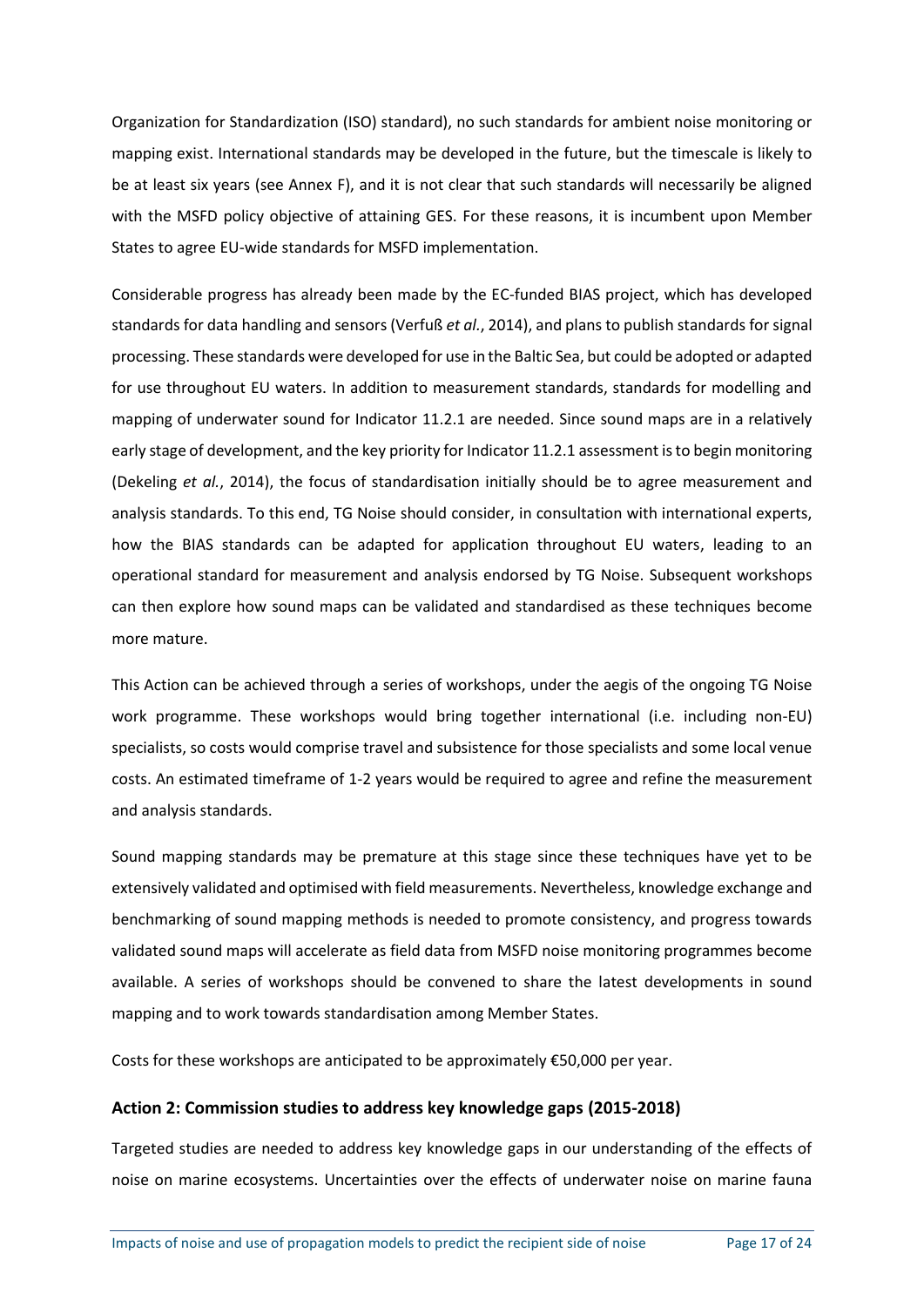currently constrain management decisions and hinder progress towards defining GES. A detailed summary of the key topics was provided in Chapter 2, and topics emerging from the workshop were outlined in Chapter 6. Common themes include (but are not limited to) the need for greater understanding of the population and ecosystem consequences of noise exposure, the need to assess the particle motion component of the sound field in relation to fish and invertebrates, and a need to more fully understand the limitations and opportunities in extrapolating experimental results to wild animals.

Research to address these issues can be commissioned under various EU funding mechanisms (e.g. HORIZON 2020, Life+, INTERREG), and will require a concerted and coordinated effort to direct funding at projects which will reduce uncertainty in environmental assessment. An indicative timeframe to achieve results from these projects is 4 years. Costs for the work may be in the region of €5-10 Million, and are high due to the anticipated need for extensive field work and novel instrumentation.

#### **Action 3: Agree common standards for noise monitoring instruments (2015-2018)**

Further to the standardisation in monitoring techniques identified in Action 1, there is also a need to standardise the sensor technology used to monitor underwater sound. A variety of devices are commercially available, and some may not be adequate to meet the requirements of noise monitoring for the MSFD. Work to establish standards and guidelines for suitable monitoring technologies could fall under Action 1. Another option is to develop appropriate and cost-effective monitoring equipment that could be deployed across EU waters to ensure standardised results for GES assessment. This coordinated approach would help to avoid duplication in sensor development, and could be achieved through collaboration between Member States and industry, academia, and researchers. Initial efforts are already underway within the EU-funded Common Sense project [\(http://www.commonsenseproject.eu/\)](http://www.commonsenseproject.eu/), and further development will be required to produce a fully operational system. The initial timeframe for this Action is estimated to be 4 years, with potential development costs of up to €6 Million.

#### **Action 4: Define operational GES criteria (2016-2017)**

It is clear that there is currently insufficient scientific evidence to support a comprehensive assessment of the levels at which anthropogenic noise may adversely affect the marine environment. Indeed, there will always be uncertainty over what levels of impulsive and ambient noise may lead to adverse effects. Nevertheless, this uncertainty need not preclude the development of Indicators and targets to attain GES based on the best available scientific evidence. A combination of scientific data and expert judgement will be required to define GES in a way that is proportionate to the risks and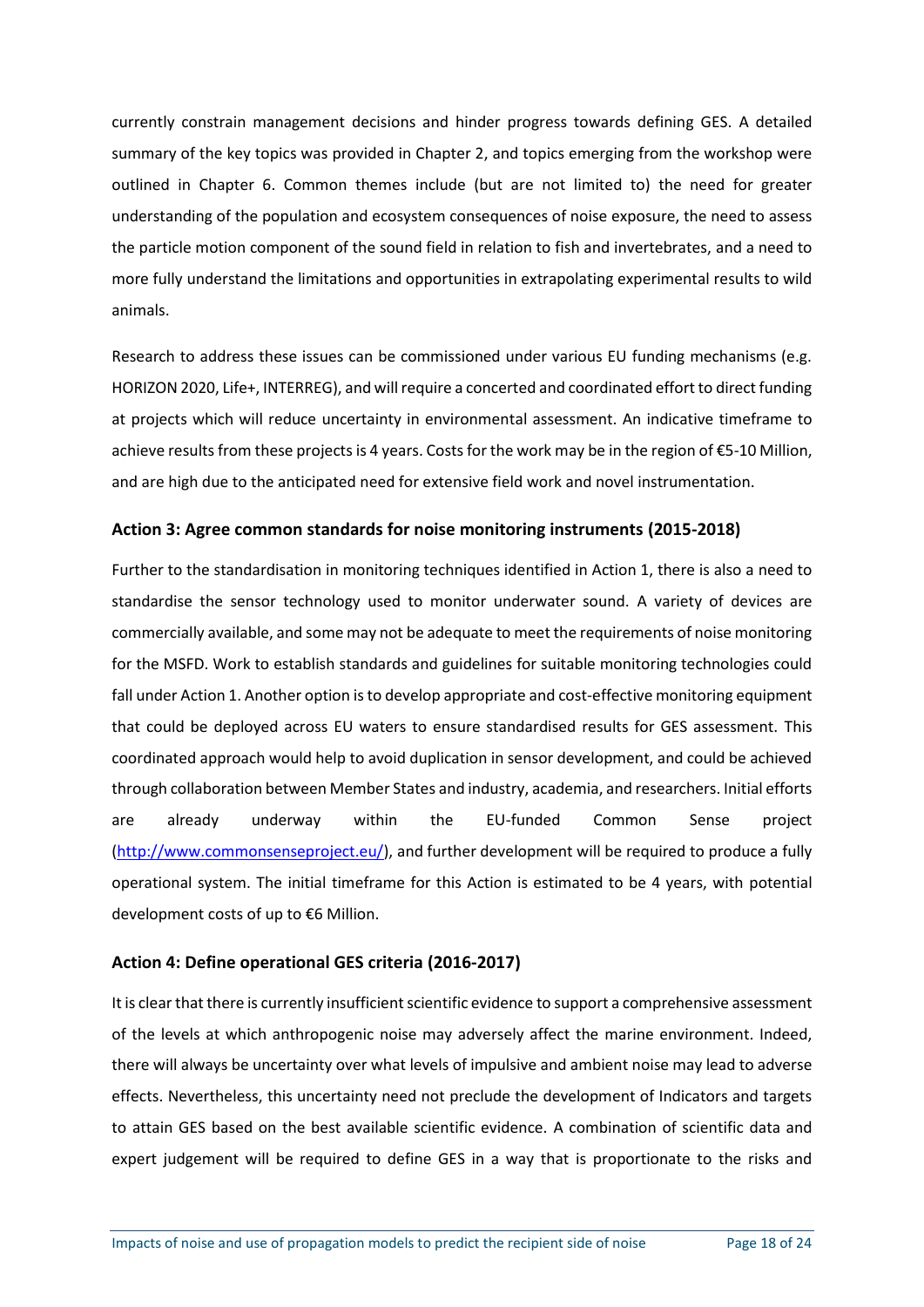uncertainties involved and in a form that can be implemented as an operational management tool. It is important to note that this situation is not unprecedented. For example, in relation to the effects of noise on marine life, noise exposure thresholds have been developed for marine mammals (Southall *et al.*, 2007) and fish (Popper *et al.*, 2014) despite considerable knowledge gaps and uncertainties in the available scientific evidence. Making progress towards defining GES for noise will require an understanding from the scientific community that operational targets are needed that can be implemented as policy. If necessary, these targets can be refined in subsequent assessment cycles as more information becomes available.

The two Indicators within Descriptor 11 are complementary and address two aspects of the effects of underwater noise. In defining GES for noise, care should be taken to ensure that the Indicators and targets remain complementary and are relevant to the consequences of noise exposure for marine fauna. Indicator 11.1.1 addresses impulsive noise, which has been linked to injury, displacement, and disturbance. Indicator 11.2.1 addresses ambient noise: increasing ambient noise levels have the potential to mask acoustic cues, raise stress levels, and have developmental and behavioural effects. The noise sources that the Indicators address are similarly distinct and require different management strategies: the primary sources of impulsive noise are pile driving, seismic surveys, and explosions, which are all discrete events in space and time, while the main contributor to rising ambient noise is shipping, which is continuous and widespread throughout the marine environment.

Taking each Indicator in turn, the main challenges in defining GES will be outlined, and then an Action plan to resolve the remaining issues will be put forward.

Indicator 11.1.1 (low and mid-frequency impulsive sounds) is currently defined as (Dekeling *et al.*, 2014):

*The proportion of days and their distribution within a calendar year, over geographical locations whose shape and area are to be determined, and their spatial distribution in which source level or suitable proxy of anthropogenic sound sources, measured over the frequency band 10 Hz to 10 kHz, exceeds a value that is likely to entail significant impact on marine animals.*

Source level thresholds for inclusion of particular noise sources in Indicator 11.1.1 (i.e. those that are likely to entail significant impact) have already been proposed by TG Noise (Dekeling *et al.*, 2014). The remaining questions to be resolved in defining GES with respect to impulsive noise can then be summarised as: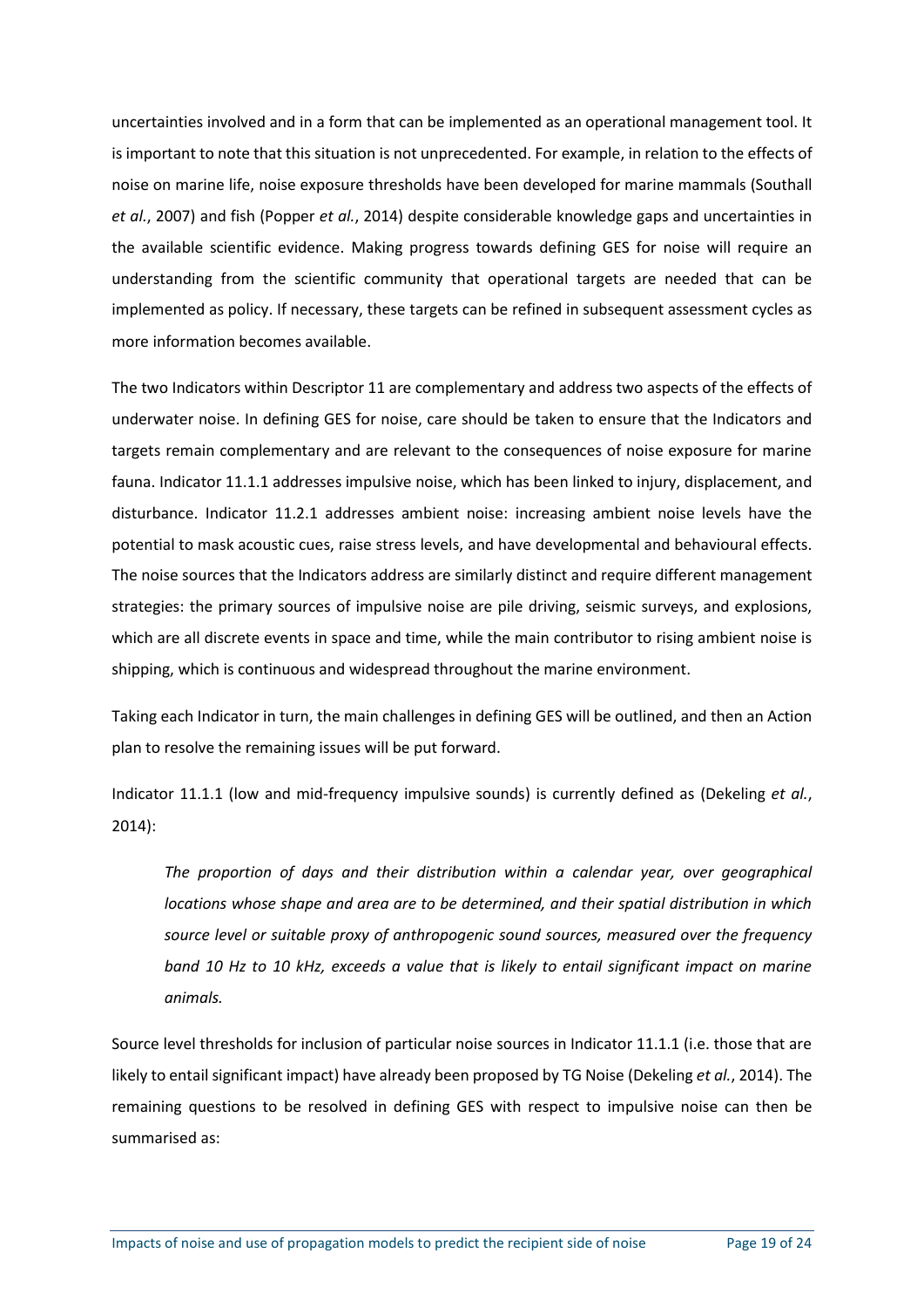- **1. What is an appropriate EU-wide spatial scale to evaluate Indicator 11.1.1?** In defining a spatial resolution, consideration should primarily be given to the relevance to potential effects on marine life, and secondarily to factors such as existing assessment areas (e.g. licensing blocks), which may differ between Member States.
- **2. How can a target for GES be formulated based on this Indicator?** Indicator 11.1.1 has both spatial and temporal dimensions, and a GES target must similarly address both aspects; guidance could be sought from other areas of environmental science and policy which may have developed analogous targets.

Indicator 11.2.1 (ambient noise) is currently defined as (Dekeling *et al.*, 2014):

*Trends in the annual average of the squared sound pressure associated with ambient noise in each of two third octave bands, one centred at 63 Hz and the other at 125 Hz, expressed as a level in decibels, in units of dB re 1 μPa, either measured directly at observation stations, or inferred from a model used to interpolate between or extrapolate from measurements at observation stations.*

There are several outstanding questions to be resolved before this Indicator can be applied to GES assessment. These include:

- 1. **What is a suitable metric to track trends in ambient noise levels?** The current TG Noise guidance is to use the arithmetic mean (Dekeling *et al.*, 2014), but this metric is strongly dominated by the loudest noise levels (Merchant *et al.*, 2012). This means that in many areas impulsive noise may skew this Indicator away from the overall trend in background noise, confounding assessment of whether ambient noise levels overall are rising or falling, or have exceeded a certain threshold. To reflect general trends in ambient noise - which are linked to levels of acoustic masking and noise-induced stress - an Indicator based on percentiles of the ambient noise level distribution may be more representative and relevant, as has been applied in studies of acoustic masking (e.g. Clark *et al.*, 2009; Hatch *et al.*, 2012).
- 2. **What is an appropriate target for Indicator 11.2.1?** Similarly to Indicator 11.1.1, levels of ambient noise have both a spatial and temporal aspect. Spatial variation in ambient noise levels may be modelled using sound maps, but these techniques are still in development, and it is important that attainment of GES does not depend upon the particular modelling approach employed by a Member State. Until sound mapping methods are well established and validated, measurements should constitute the primary means of GES assessment. The question is then how to formulate a suitable ambient noise target. Setting an absolute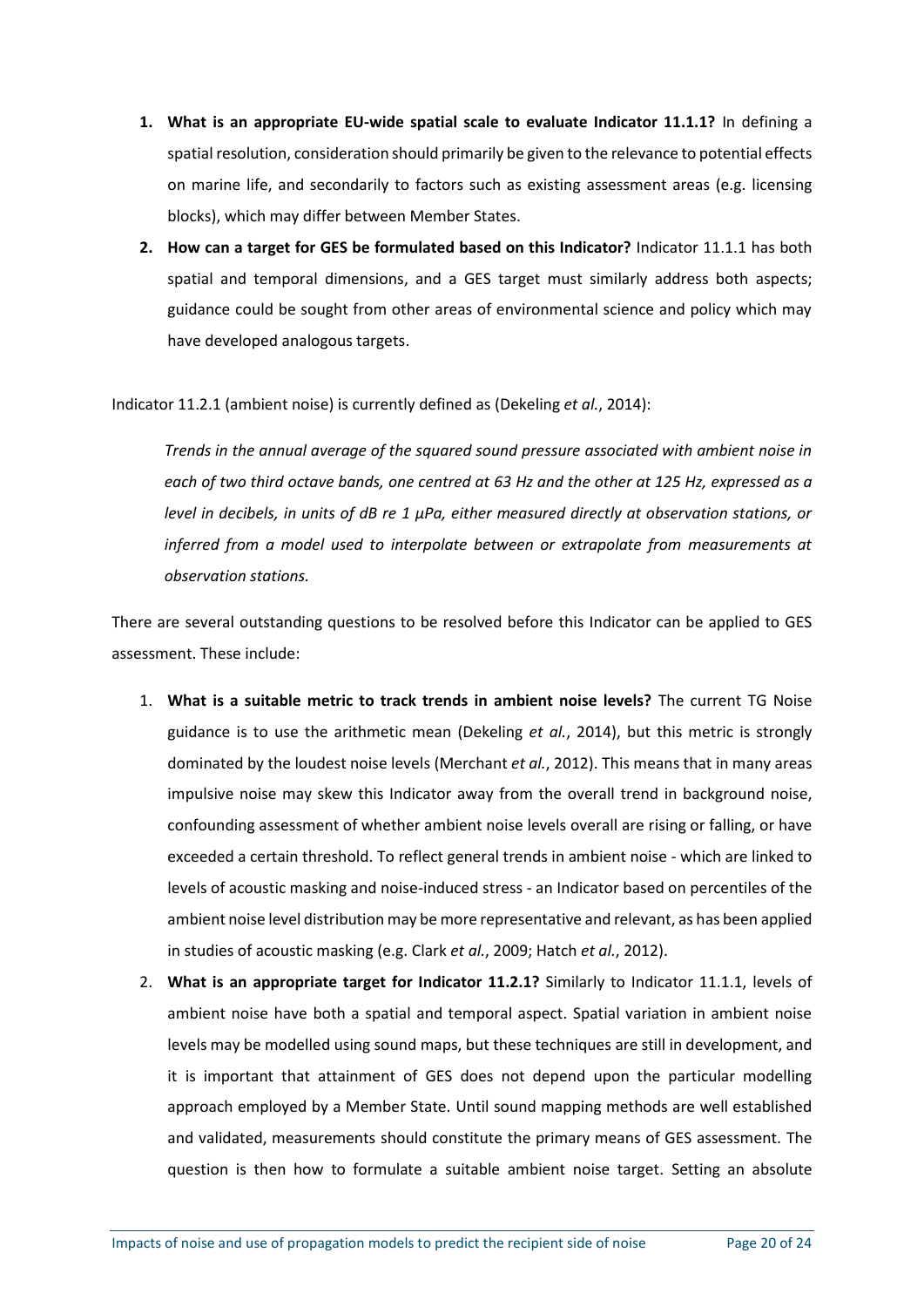threshold above which GES is not attained may seem arbitrary given the uncertainty in the relationship between pressure, status and impact. One alternative strategy could be to use expert judgement to derive a threshold above which ambient noise levels are probable to cause adverse effects, and then stipulate a minimum proportion of time that noise levels should fall below this threshold to attain GES.

Reaching sufficient consensus on these issues to enable an operational definition of GES will be challenging, but can be achieved if targeted efforts are made to resolve the aspects that depend on expert judgement. This work could progress through a series of workshops with agenda items focused on resolving the outstanding issues. These workshops should draw on a broad pool of international expertise, and should seek the involvement of experts with previous experience of formulating noise exposure thresholds, as well as those with experience of environmental management of anthropogenic noise. The timeframe would be set initially to two years, with a potential for reiteration at the end of every 6-year MSFD cycle. Costs may be in the range of €50,000-100,000 per year, depending upon how much overlap there is with planned TG Noise activities.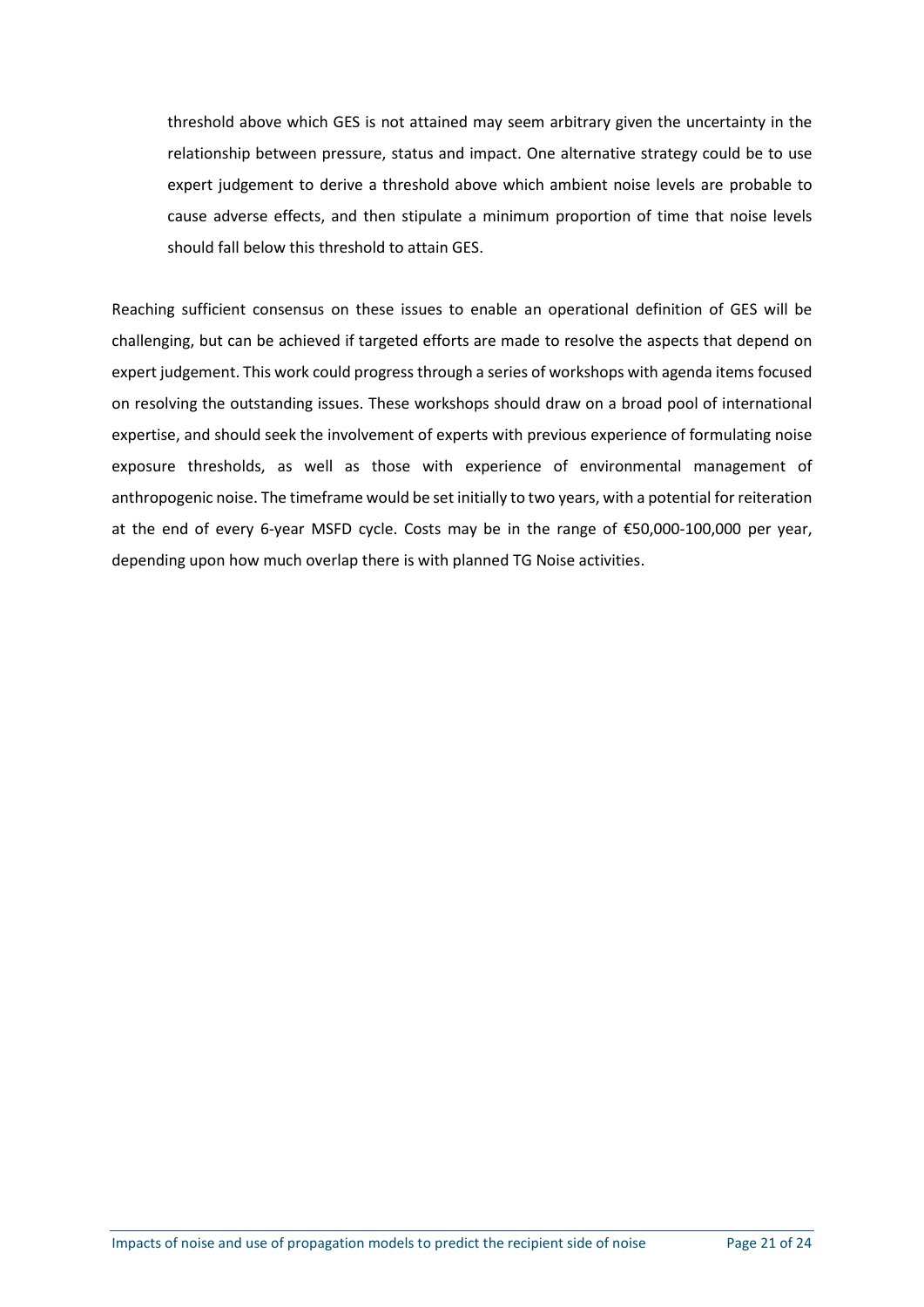#### **8 References**

- Bejder, L., Samuels, A., Whitehead, H., Finn, H., and Allen, S. 2009. Impact assessment research: Use and misuse of habituation, sensitisation and tolerance in describing wildlife responses to anthropogenic stimuli. Marine Ecology Progress Series, 395: 177–185.
- Bolle, L. J., de Jong, C. A. F., Bierman, S. M., van Beek, P. J. G., van Keeken, O. A., Wessels, P. W., van Damme, C. J. G., *et al.* 2012. Common sole larvae survive high levels of pile-driving sound in controlled exposure experiments. PLoS ONE, 7: e33052.
- Clark, C., Ellison, W., Southall, B., Hatch, L., Van Parijs, S., Frankel, A., and Ponirakis, D. 2009. Acoustic masking in marine ecosystems: intuitions, analysis, and implication. Marine Ecology Progress Series, 395: 201–222.
- De Soto, N. A., Delorme, N., Atkins, J., Howard, S., Williams, J., and Johnson, M. 2013. Anthropogenic noise causes body malformations and delays development in marine larvae. Scientific Reports, 3: 2831.
- Dekeling, R., Tasker, M., Van der Graaf, A. J., Ainslie, M., Andersson, M., André, M., Castellote, M., *et al.* 2014. Monitoring Guidance for Underwater Noise in European Seas. JRC Scientific and Policy Report EUR 26557 EN, Publications Office of the European Union, Luxembourg, 2014.
- Ellison, W. T., Southall, B. L., Clark, C. W., and Frankel, a S. 2012. A new context-based approach to assess marine mammal behavioral responses to anthropogenic sounds. Conservation Biology, 26: 21–8.
- Erbe, C., MacGillivray, A., and Williams, R. 2012. Mapping cumulative noise from shipping to inform marine spatial planning. Journal of the Acoustical Society of America, 132: EL423–EL428.
- Filiciotto, F., Vazzana, M., Celi, M., Maccarrone, V., Ceraulo, M., Buffa, G., Stefano, V. Di, *et al.* 2014. Behavioural and biochemical stress responses of Palinurus elephas after exposure to boat noise pollution in tank. Marine Pollution Bulletin, 84: 104–114.
- Hatch, L. T., Clark, C. W., Van Parijs, S. M., Frankel, A. S., and Ponirakis, D. W. 2012. Quantifying loss of acoustic communication space for right whales in and around a U.S. National Marine Sanctuary. Conservation Biology, 26: 983–94.
- Heaney, K. D. 2014. A modelling approach to spatial extrapolation of ocean ambient noise measurements. *In* Proceedings of Inter-noise 2014, pp. 6195–6200.
- Hildebrand, J. 2009. Anthropogenic and natural sources of ambient noise in the ocean. Marine Ecology Progress Series, 395: 5–20.
- Inger, R., Attrill, M. J., Bearhop, S., Broderick, A. C., Grecian, W. J., Hodgson, D. J., Mills, C., *et al.* 2009. Marine renewable energy: Potential benefits to biodiversity? An urgent call for research. Journal of Applied Ecology, 46: 1145–1153.
- Jensen, F. B., Kuperman, W. A., Porter, M. B., and Schmidt, H. 2011. Computational ocean acoustics. Springer, NY.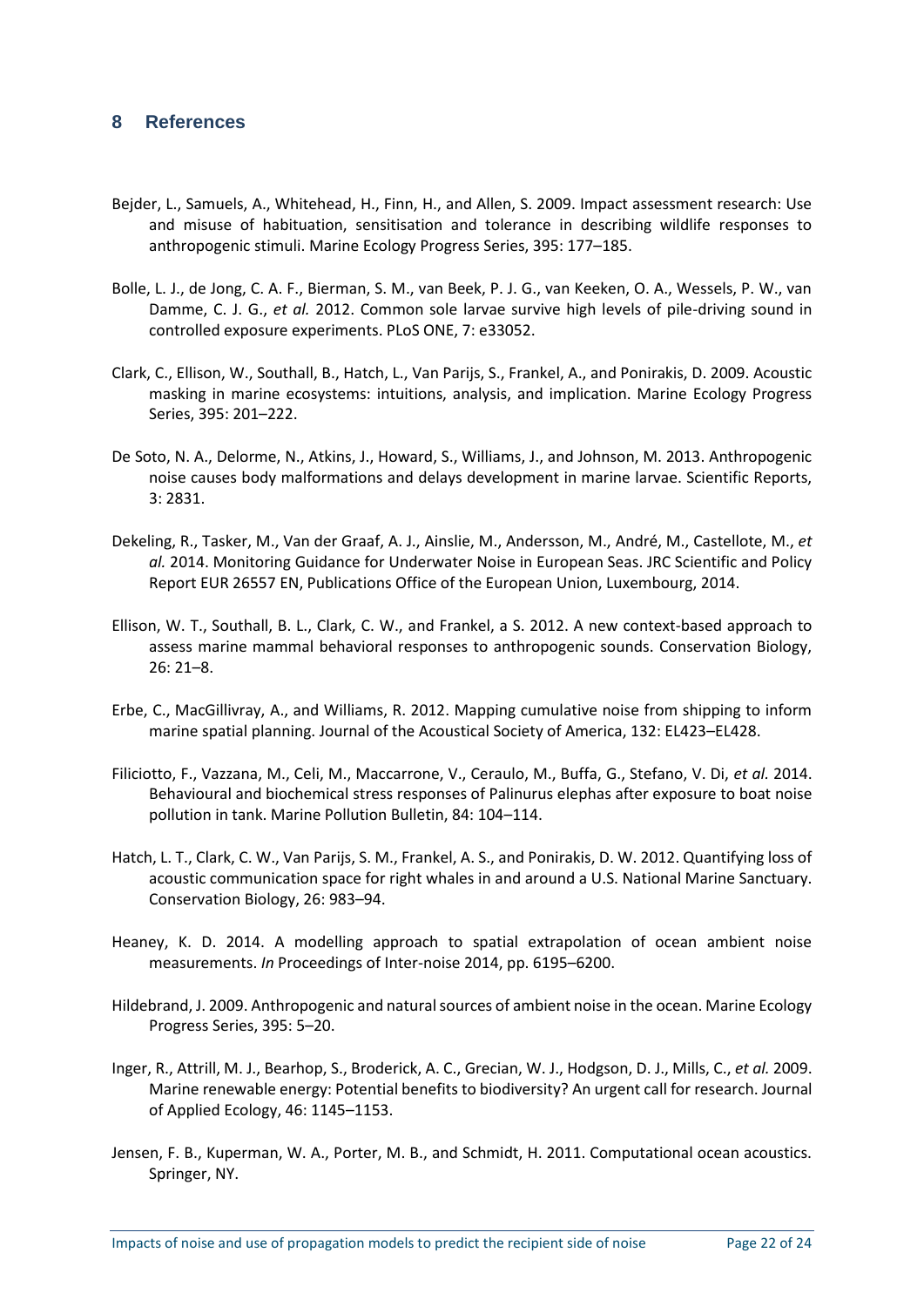- JNCC. 2010. Statutory nature conservation agency protocol for minimising the risk of injury to marine mammals from piling noise. Joint Nature Conservation Committee, UK. 13 pp.
- Kight, C. R., and Swaddle, J. P. 2011. How and why environmental noise impacts animals: An integrative, mechanistic review. Ecology Letters, 14: 1052–1061.
- Merchant, N. D., Blondel, P., Dakin, D. T., and Dorocicz, J. 2012. Averaging underwater noise levels for environmental assessment of shipping. Journal of the Acoustical Society of America, 132: EL343– EL349.
- Merchant, N. D., Fristrup, K. M., Johnson, M. P., Tyack, P. L., Witt, M. J., Blondel, P., and Parks, S. E. 2015. Measuring acoustic habitats. Methods in Ecology and Evolution, 6: 257–265.
- Morley, E. L., Jones, G., and Radford, A. N. 2014. The importance of invertebrates when considering the impacts of anthropogenic noise. Proceedings of the Royal Society B: Biological Sciences, 281: 20132683.
- National Research Council. 2005. Marine Mammal Populations and Ocean Noise: Determining When Noise Causes Biologically Significant Effects. National Academies Press, Washington, DC, USA.
- Nedelec, S. L., Radford, A. N., Simpson, S. D., Nedelec, B., Lecchini, D., and Mills, S. C. 2014. Anthropogenic noise playback impairs embryonic development and increases mortality in a marine invertebrate. Scientific Reports, 4: 5891.
- New, L. F., Clark, J. S., Costa, D. P., Fleishman, E., Hindell, M. A., Klanjšček, T., Lusseau, D., *et al.* 2014. Using short-term measures of behaviour to estimate long-term fitness of southern elephant seals. Marine Ecology Progress Series, 496: 99–108.
- New, L. F., Harwood, J., Thomas, L., Donovan, C., Clark, J. S., Hastie, G., Thompson, P. M., *et al.* 2013. Modelling the biological significance of behavioural change in coastal bottlenose dolphins in response to disturbance. Functional Ecology, 27: 314–322.
- New Zealand Department of Conservation. 2013. Code of Conduct for Minimising Acoustic Disturbance to Marine Mammals from Seismic Survey Operations.
- Normandeau Associates. 2012. Effects of noise on fi sh, fi sheries, and invertebrates in the U.S. Atlantic and Arctic from energy industry sound-generating activities. A Literature Synthesis for the US Dept of the Interior, Bureau of Ocean Energy Management. Contract # M11PC00031.
- Parvulescu, A. 1967. The acoustics of small tanks. *In* Marine Bioacoustics II, pp. 7–13. Ed. by W. N. Tavolga. Pergamon Press, NY.
- Pine, M. K., Jeffs, A. G., and Radford, C. A. 2014. The cumulative effect on sound levels from multiple underwater anthropogenic sound sources in shallow coastal waters. Journal of Applied Ecology, 51: 23–30.
- Pirotta, E., Merchant, N. D., Thompson, P. M., Barton, T. R., and Lusseau, D. 2015. Quantifying the effect of boat disturbance on bottlenose dolphin foraging activity. Biological Conservation, 181: 82–89.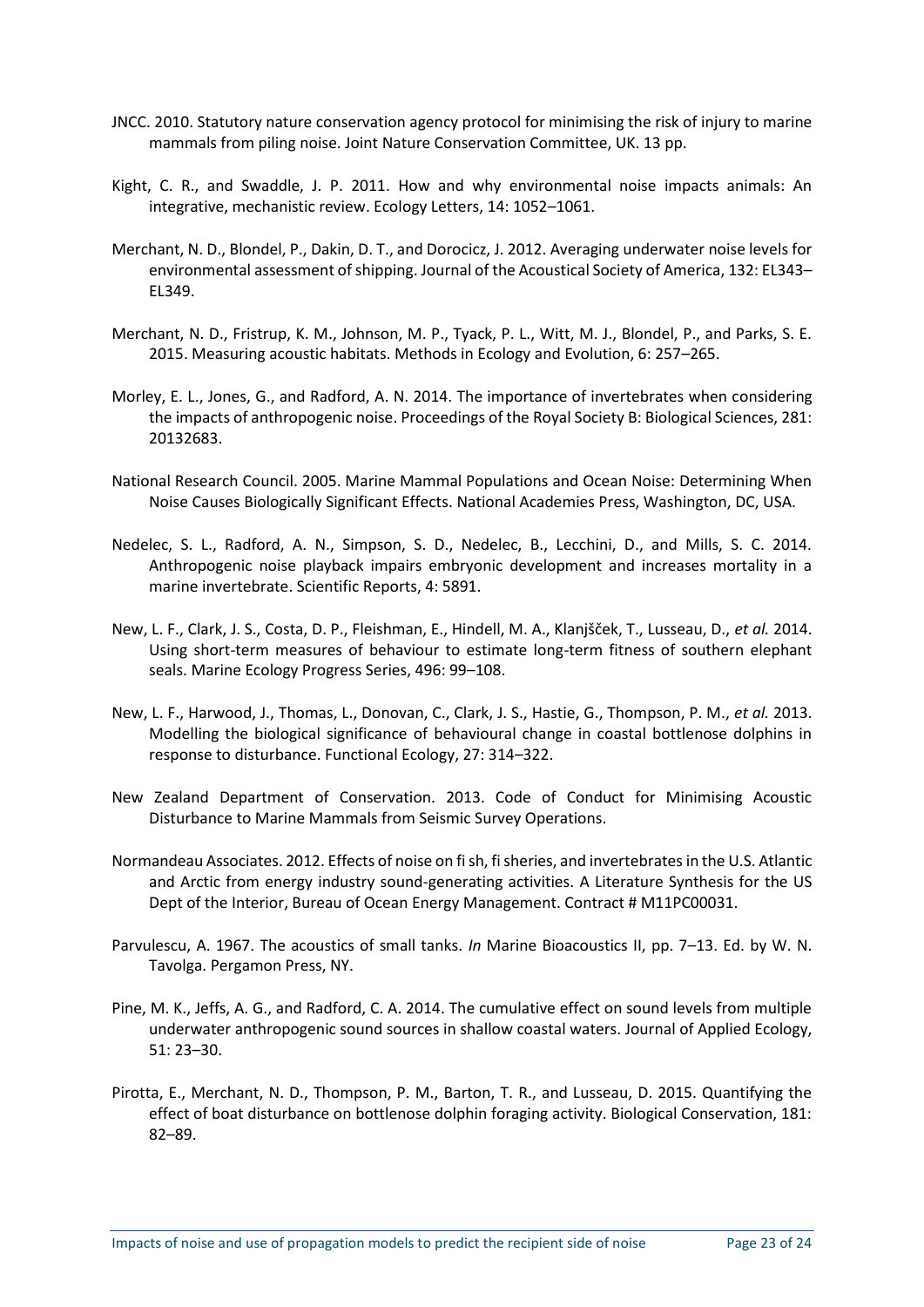- Popper, A. N., and Fay, R. R. 2011. Rethinking sound detection by fishes. Hearing research, 273: 25– 36.
- Popper, A. N., Hawkins, A. D., Fay, R. R., Mann, D. A., Bartol, S., Carlson, T. J., Coombs, S., *et al.* 2014. ASA S3/SC1.4 TR-2014 Sound Exposure Guidelines for Fishes and Sea Turtles: A Technical Report prepared by ANSI-Accredited Standards committee S3/SC1 and registered with ANSI. American National Standards Institute. 1-87 pp.
- Russell, D. J. F., Brasseur, S. M. J. M., Thompson, D., Hastie, G. D., Janik, V. M., Aarts, G., McClintock, B. T., *et al.* 2014. Marine mammals trace anthropogenic structures at sea. Current Biology, 24: R638–R639.
- Science Communication Unit. 2013. Science for Environment Policy Future Brief: Underwater Noise. Report produced for the European Commission DG Environment by the SCU, University of the West of England, Bristol, UK.
- Slabbekoorn, H., Bouton, N., van Opzeeland, I., Coers, A., ten Cate, C., and Popper, A. N. 2010. A noisy spring: the impact of globally rising underwater sound levels on fish. Trends in Ecology & Evolution, 25: 419–27.
- Southall, B., Bowles, A., Ellison, W., Finneran, J. J., Gentry, R., Greene, C. R. J., Kastak, D., *et al.* 2007. Marine mammal noise-exposure criteria: initial scientific recommendations. Aquatic Mammals, 33: 411–521.
- Tougaard, J., Henriksen, O. D., and Miller, L. A. 2009. Underwater noise from three types of offshore wind turbines: estimation of impact zones for harbor porpoises and harbor seals. The Journal of the Acoustical Society of America, 125: 3766–73.
- UNCLOS. 1982. United Nations Convention on the Law of the Sea. Division for Ocean Affairs and the Law of the Sea, UN.
- Verfuß, U. K., Andersson, M., Folegot, T., Laanearu, J., Matuschek, R., Pajala, J., Sigray, P., *et al.* 2014. BIAS Standards for noise measurements: Background information, Guidelines and Quality Assurance. 69 pp.
- Wale, M. A., Simpson, S. D., and Radford, A. N. 2013a. Size-dependent physiological responses of shore crabs to single and repeated playback of ship noise. Biology Letters, 9: 20121194.
- Wale, M. A., Simpson, S. D., and Radford, A. N. 2013b. Noise negatively affects foraging and antipredator behaviour in shore crabs. Animal Behaviour, 86: 111–118.
- Wright, A. J., Aguilar de Soto, N., Baldwin, A. L., Bateson, M., Beale, C., Clark, C., Deak, T., *et al.* 2007. Do marine mammals experience stress related to anthropogenic noise? International Journal of Comparative Psychology, 20: 274–316.